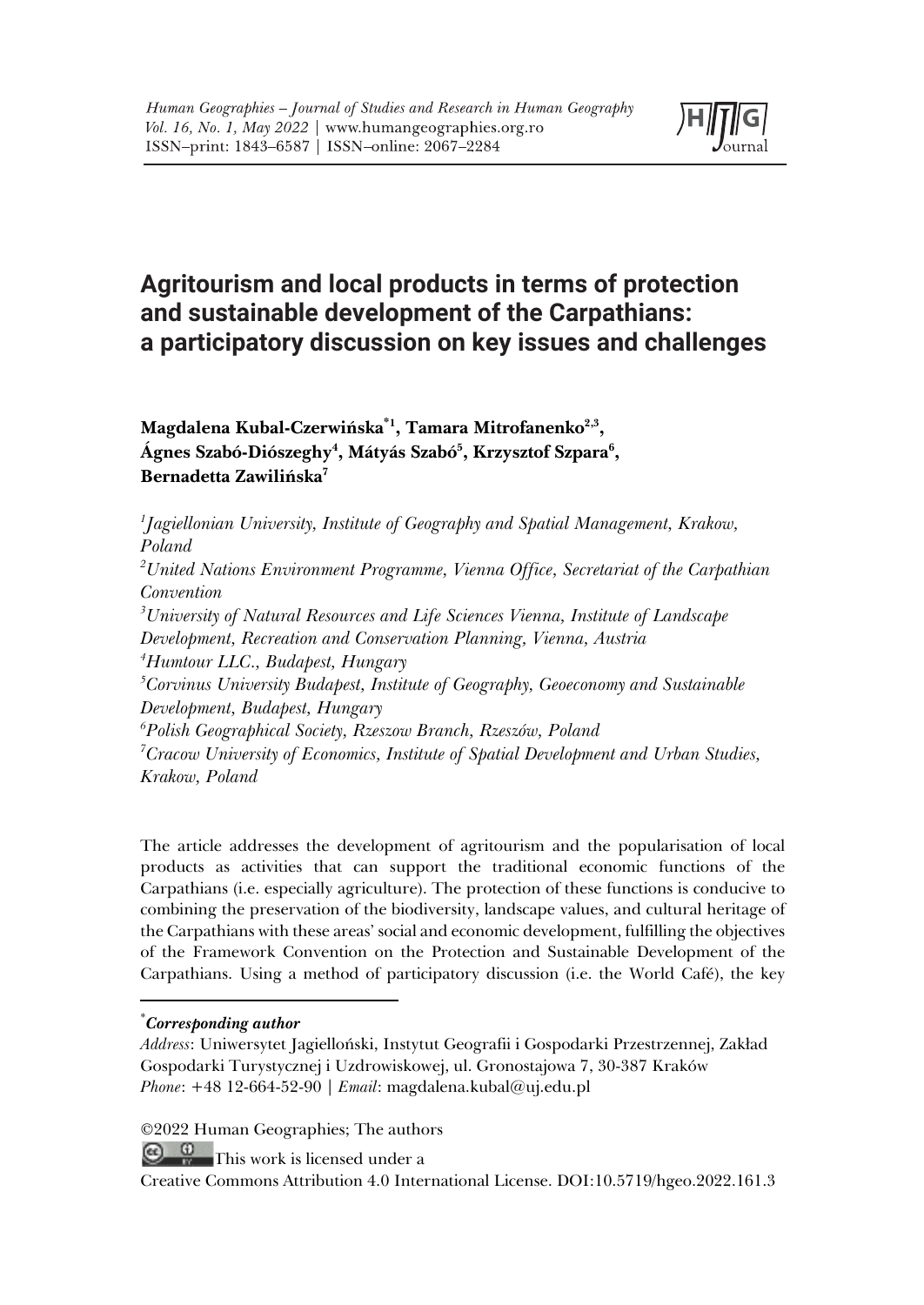challenges of agritourism development and preservation of local products in the Carpathians were identified. Special attention was paid to groups of issues, such as: environmental and social dimensions, agriproducts and food, the development of local products, crafts and small-scale industrial products, cooperation, branding and marketing, and key trends and foresight.

#### **Key Words:** *agritourism, local products, sustainable tourism, Carpathian Convention, Carpathians*

**Article Info:** Received: *April 19, 2021*; Revised: *December 7, 2021*; Accepted: *February 10, 2022*; Online: *May 31, 2022*.

#### **Introduction**

Mountain ecosystems, rich in cultural and natural heritage but facing many complex developmental challenges, occupy an important place in global sustainability governance and are often addressed in international policy documents (UN, 1992; Millennium Ecosystem Assessment, 2003; UN, 2015), as well as scientific publications (Faracik et al., 2014; Jansky et al., 2002; Kozak et al., 2013; Maselli, 2012). In Central Europe, the Carpathians constitute the most extensive mountain range. It is a unique region in terms of natural, cultural and socio-economic conditions. Currently, rapid changes in this region lead to a loss of biodiversity, landscape values, the abandonment of folk traditions and the impoverishment of its material and immaterial heritage (UNEP, 2007; Kurek & Pawlusiński, 2014; Manea et al., 2019). In order to ensure the protection of this unique region and strengthen the local economy at the same time, improve the quality of life of the region's inhabitants and increase the activity of local communities, the Carpathian countries have signed the Framework Convention on the Protection and Sustainable Development of the Carpathians (i.e. Carpathian Convention). Within the Carpathian Convention, an important role was assigned to agriculture and tourism in the development of the Carpathians.

Agricultural activity is essential for providing subsistence to mountain communities; moreover, it plays a role in biodiversity preservation and income generation and is strongly linked to mountain communities' traditional local knowledge and cultural heritage. However, agricultural activity is challenged by many inherent constraints, including geographical isolation, lack of infrastructure, difficult climatic conditions and fragile ecosystems, rendering production, marketing and development more difficult (Kurek & Pawlusiński, 2014; Széll et al., 2017).

Nevertheless, integrating agritourism into agricultural activities can provide much needed additional income for the farmers and contribute to economic diversification and revival of rural mountain communities (Szpara, 2011). In addition, it can increase awareness among the visitors about the cultural and natural diversity as well as culinary traditions of the mountainous areas.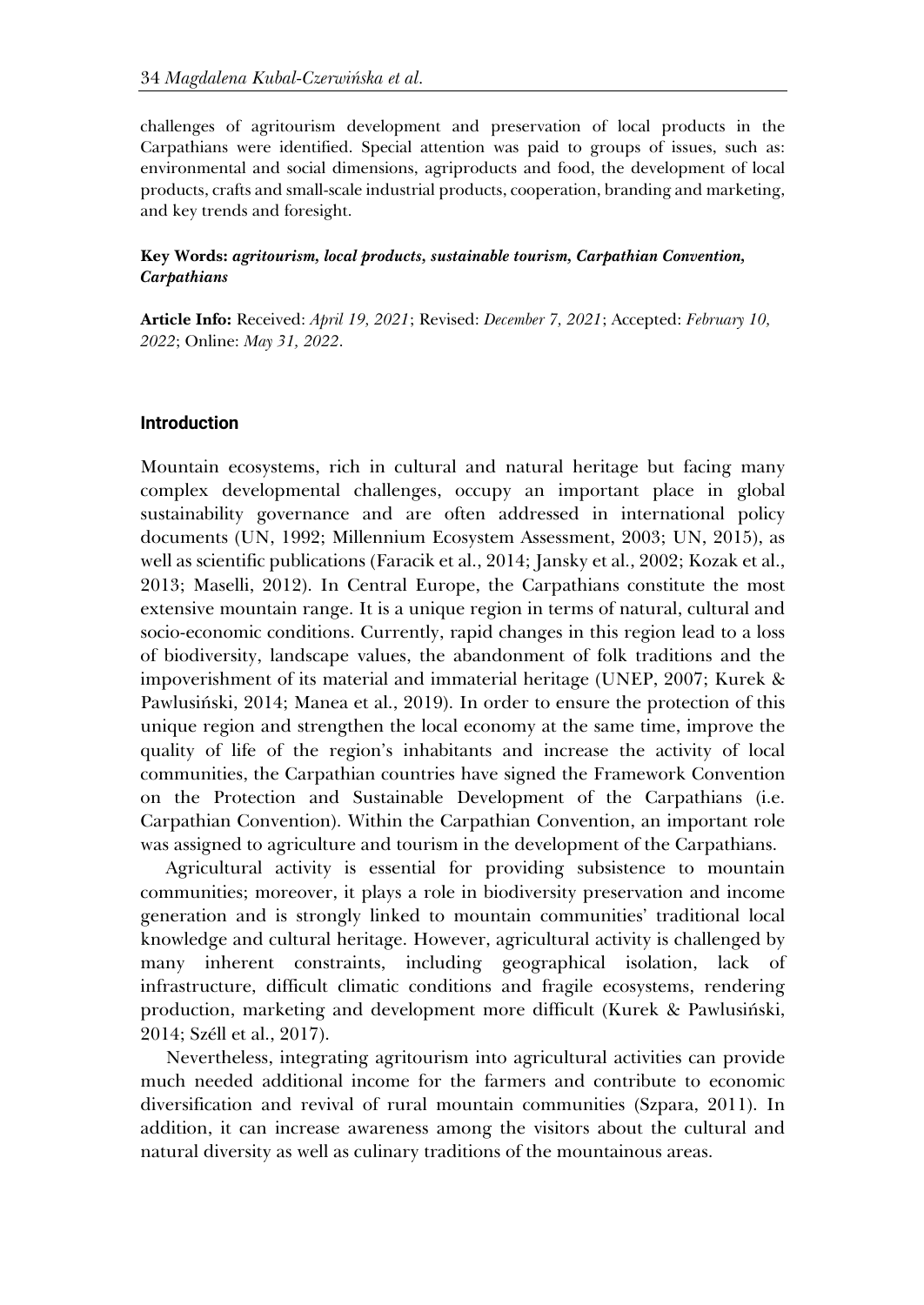This study aims to identify key problems and challenges for developing agritourism and the production of local goods in the Carpathians Mountains in the context of the Carpathian Convention's provisions. This study was prepared based on desk research and focus group discussion using the World Café format. The World Café is considered an effective method for structured sharing of knowledge in large groups, joint identification of problems and dialogue leading to the co-creation of innovative solutions (Brown & Isaacs, 2005). The focus group discussion took place during the session, "The Role of local products in agritourism: a Carpathian approach for sustainable rural areas" at the First World Congress on Agritourism (held on 7-9 of November 2018 in Bolzano, Italy). The session was attended by representatives of scholarly communities, nongovernmental organisations, and practitioners engaged with the issues of sustainable development of mountainous areas and agritourism in the Carpathian Mountains. The large diversity of discussion participants allowed for multithreaded analysis of the problem, seen from different perspectives.

# **Agritourism and local products in the Carpathians in the context of the implementation of the Carpathian Convention**

The Carpathians are one of the largest mountain ranges in Europe. They stretch about 1,300 km between the gorges of the Danube: near Bratislava on the Slovak-Austrian border and the so-called 'Iron Gate' on the Romanian-Serbian border. The geological structures of the Carpathians reach a little further into Austria and Serbia, by some accounts, including the Lower Austrian Inselberg Threshold (Niederösterreichische Inselbergschwelle) and the Serbian Carpathians (Karpatsko-balkanske planine) (Kondracki, 1989). They provide a significant ecological, economic, cultural, recreational and living environment shared by numerous people (Warszyńska, 1995). The region is significant mainly due to its pristine forests, wild fauna, endemic flora, and its role in ensuring Europe's freshwater supply. Its rich cultural diversity is equally important (Kozak et al., 2013). Agriculture and forestry comprise traditional occupational activities in the Carpathians and have shaped the region's landscape and cultural traditions.

However, agricultural production has faced challenges in many Carpathian countries, resulting in reduced production intensity and the abandonment of farmland. Currently, the agricultural sector is undergoing reforms, including regarding land ownership and land use. Agritourism is understood as a form of recreation in rural areas where agricultural activity is still present. The accommodation base and recreational activities resemble or equate to an agricultural farm (e.g. fruit-growing, fishing, beekeeping, horse recreation centre) and its natural production and service environment. Agritourism initiatives from locals, often combined with the development of local products (i.e. products or services with which the inhabitants of the region identify, produced in a non-mass and environmentally friendly way, from locally available raw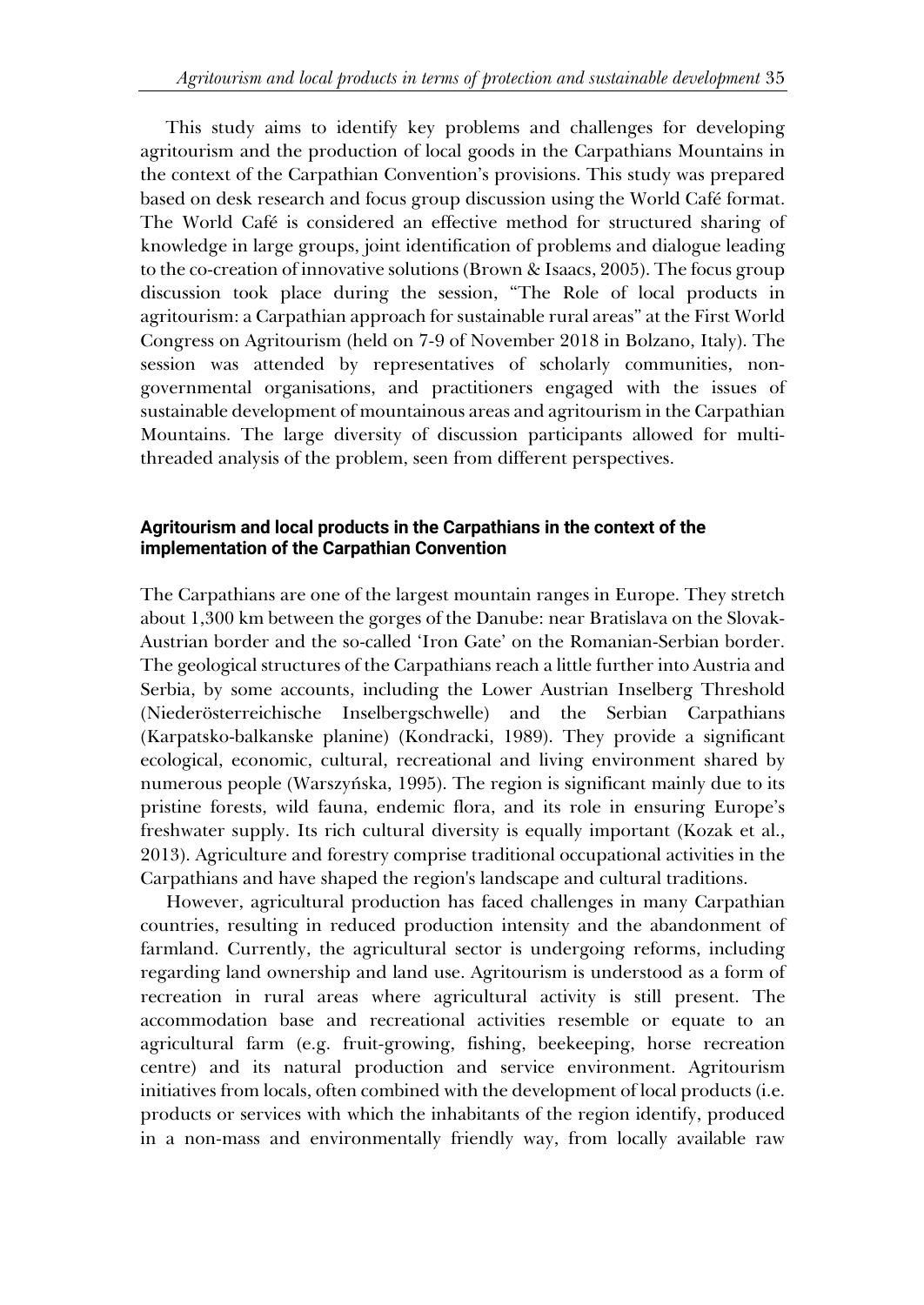materials), are being introduced in many parts of the region (Călina et al., 2017; Faracik et al., 2014; Szpara, 2011).

In order to jointly address sustainable development challenges, the countries of the region (the Czech Republic, Hungary, Poland, Romania, Serbia, the Slovak Republic, Ukraine) have become parties to the Carpathian Convention – a regional treaty that supports cooperation in the protection and sustainable development of the Carpathians (Szpara, 2016) (Figure 1).

The primary goal of this convention is to pursue a comprehensive policy and cooperation between the signatory states for the protection and sustainable development of the Carpathians with a view to, inter alia, improving the quality of life, strengthening local economies and communities, and conserving natural values and cultural heritage (Carpathian Convention, 2003; Niewiadomski, 2004). The signatory states adopted the Convention in May 2003. It entered into force in January 2006 as the world's second multilateral international agreement (after the Alpine Convention), focusing on developing a single mountain region (Borsa et al., 2008). It provides a platform for cooperation among diverse stakeholders and facilitates the elaboration of policies and action plans in various fields of nature protection and sustainable development. The Convention is governed by an implementation committee composed of government representatives of each of its member countries and the Conference of the Parties (COP). The United Nations Environment Programme, Vienna Office hosts the Secretariat of the Convention.



**Figure 1.** The Carpathian Convention countries *Source*: own study using the border of the Carpathians prepared by P. Kłapyta (after: Kondracki 1989).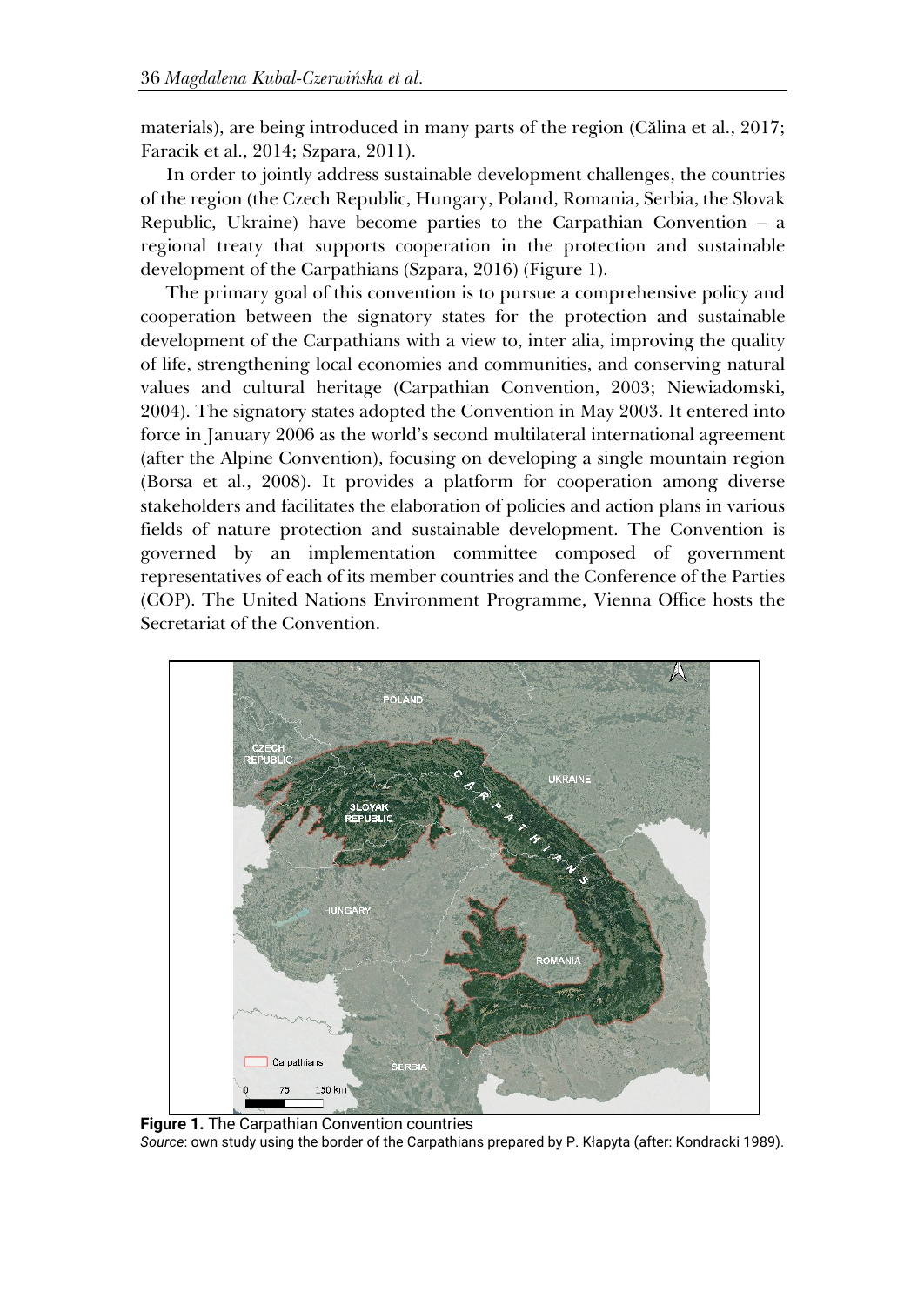Two of its articles concern the development of agritourism and local products: Article 7 - Sustainable Agriculture and Forestry and Article 9 - Sustainable Tourism. However, other articles are also indirectly related to agritourism (e.g. Article 3 - Integrated Approach to the Land Resources Management, Article 5 - Spatial Planning, Article 11 - Cultural Heritage and Traditional Knowledge, Article 13 - Awareness Raising, Education and Public Participation). The pursuit of maintaining traditional agriculture, which is conducive to the conservation of mountain ecosystems, their biodiversity and landscapes (Article 7), as well as promoting sustainable tourism, providing benefits to the local people based on the exceptional nature, landscapes and cultural heritage of the Carpathians, are the key provisions of the Convention.

The Carpathian Convention provides a general framework, making it necessary to adopt related documents (thematic protocols) concerning specific areas covered by the Convention to provide the legal basis and guidance for implementing its general principles. The adopted protocols, like the convention as a whole, have the status of international law and should be incorporated into applicable local law by the acceding parties to the convention. The signed protocols are implemented through various projects and initiatives. The parties have adopted the Protocols of the Carpathian Convention on Sustainable Tourism and Sustainable Agriculture and Rural Development (SARD). The most important (in terms of the analysed subject) information on their adoption and provisions is summarised in Table 1. Both protocols emphasise the need to implement sustainable development in tourism and agriculture based on a participatory approach and constant cooperation of various stakeholder groups.

| Protocol<br>name                                                                       | Year of<br>signature | Years of<br>entry into<br>force       | Provisions of the Protocols most closely linked to<br>agritourism and local products                                                                                                                                                                                                                                                                                                                                                                                              |
|----------------------------------------------------------------------------------------|----------------------|---------------------------------------|-----------------------------------------------------------------------------------------------------------------------------------------------------------------------------------------------------------------------------------------------------------------------------------------------------------------------------------------------------------------------------------------------------------------------------------------------------------------------------------|
| Protocol<br>on<br>Sustainable<br>Tourism                                               | 2011                 | 2013-2017                             | • enhancing the contribution of tourism to sustainable<br>agriculture (Article 14)<br>• development, promotion and marketing of regional<br>sustainable tourism products, services and packages<br>(Article 9)<br>• enhancing the contribution of tourism to the sustainable<br>development of the local economy (Article 11)<br>• enhancing the contribution of tourism to preserve and<br>promote the cultural heritage and traditional knowledge<br>of the locals (Article 17) |
| Protocol<br><sub>on</sub><br>Sustainable<br>Agriculture<br>and<br>Rural<br>Development | 2017                 | Its entry<br>into force<br>is pending | • promote agritourism and diversify farm activities (Article<br>14)<br>• marketing of typical agricultural and rural products and<br>services (Article 13)<br>• protection and management of traditional cultural<br>landscapes (Article 9)<br>• promotion of extensive farming and organic production<br>(Article 11)<br>• maintain traditional knowledge and practices (Article 12)                                                                                             |

**Table 1.** Summary of the most important provisions of the two protocols

*Source*: researchers' work based on Protocol on Sustainable Tourism (UN, 2011), Protocol on Sustainable Agriculture and Rural Development (UN, 2017), www.carpathianconvention.org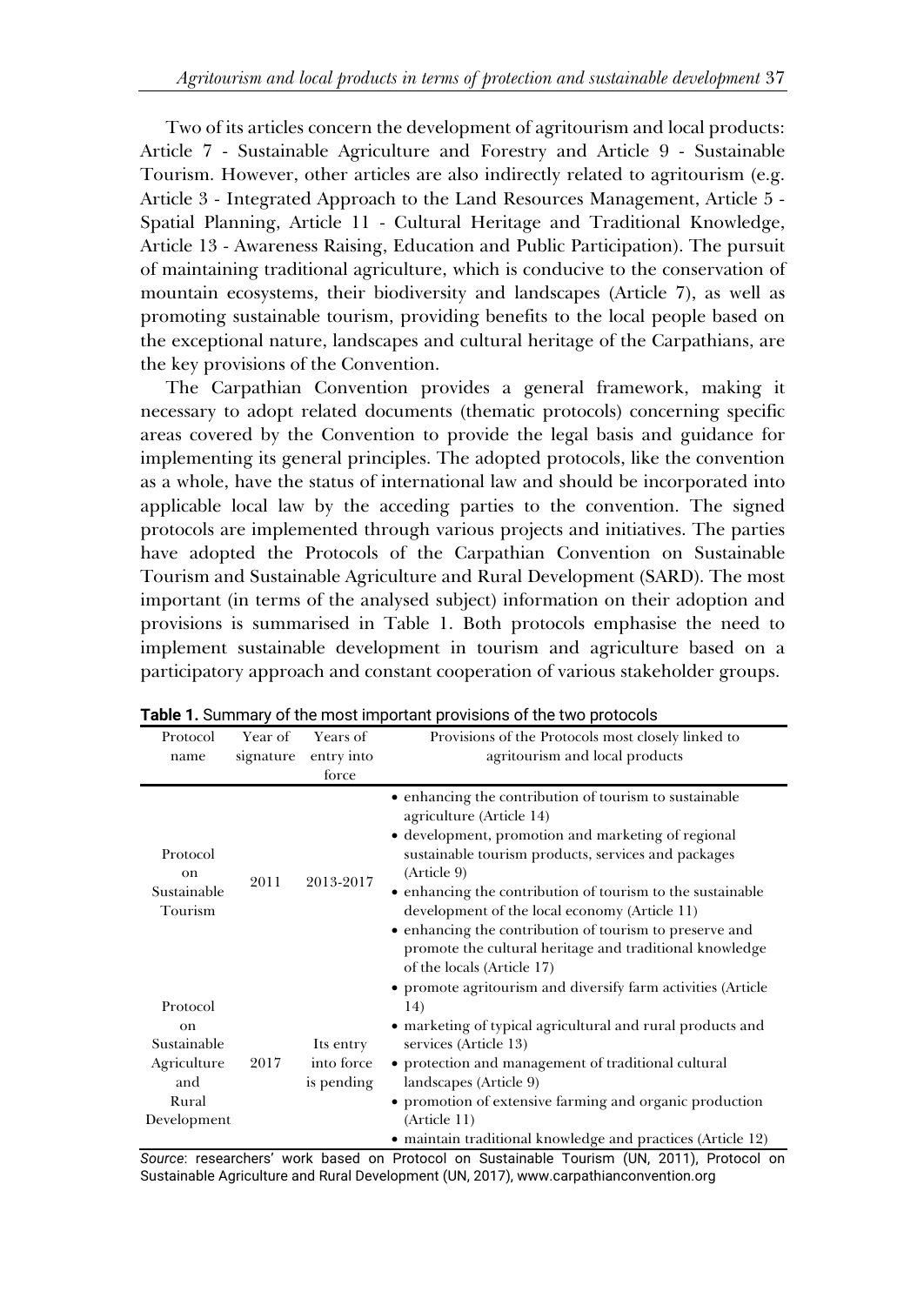The implementation of the Protocol on Sustainable Tourism is supported by the Strategy for Sustainable Tourism Development of the Carpathians. The Carpathian Sustainable Tourism Platform (CSTP) has been established to support the adoption of the strategy by the countries. Consisting of three centres (Romania, Poland and Ukraine), it aims to strengthen coordination among different national initiatives and support them via projects.

The issue of agritourism is often raised in the context of protection and sustainable development of the Carpathians, including by specialised literature. The well-preserved, unique natural environment and cultural heritage of the Carpathian Mountains show the potential to develop sustainable tourism and agritourism (Ciolac et al., 2019; Morea et al., 2019; Mura & Kljucnikov, 2018; Szpara, 2011; Vîntu et al., 2016). Issues related to rural tourism, including agritourism in the Carpathians, are most often presented using examples from the Romanian Carpathians (Ciolac et al., 2019; Morea et al., 2019; Morea et al., 2020; Turnock, 1999, 2002; Vîntu et al., 2016), the Polish Carpathians (Bajgier-Kowalska & Tracz, 2019; Baum, 2011; Durydiwka, 2012, 2013; Kubal & Mika, 2012; Kurek & Pawlusiński, 2014; Szpara, 2011), less often the Slovak Carpathians (Melichová & Majstríková, 2017; Melichová et al., 2018; Mura & Kljucnikov, 2018) and the Ukrainian Carpathians (Kudla & Hamkalo, 2011; Przezbórska-Skobiej & Kudla, 2017).

The problems raised in the literature in the context of rural tourism, including agritourism, in the Carpathians concern, among others, among others, activation and economic diversification and economic diversification of the mountainous regions and ways to increase farmer's incomes (Morea et al., 2019; Mura & Kljucnikov, 2018; Szpara, 2011): they present agritourism as an essential element of sustainable tourism development in mountainous areas (Ciolac et al., 2019) and provide opportunities to market products from Carpathian farms directly to tourists (Vîntu et al., 2016).

The social dimension of agritourism is also important and apparent in protecting local customs and unique cultural features (Turnock, 2002). The issues discussed in these studies also apply to the factors of development and diversification of the tourist function of rural areas (Durydiwka, 2013) and legal conditions and the legitimacy (abuse) of the term agritourism for describing the tourism accommodation facilities in rural areas (Kubal & Mika, 2012).

Among the many benefits that the development of agritourism brings are the revitalization of the local economy (Briedenhann & Wickens, 2004; Idziak et al., 2015; Erling & Jarkko, 2016) and the social sphere, as well as the preservation of natural and cultural heritage (Zawilińska & Szpara, 2016). Increasing the number and diversity of jobs by developing a wide range of tourist and tourist-related services also constitutes an essential benefit (Schilling et al., 2012). Despite this, the residents of the Carpathian Mountains face challenges typical of the postsocialist era (Durydiwka, 2012; Kubal & Mika, 2012; Kubal-Czerwińska, 2017), such as the decline of traditional branches of the economy. In addition, service sector industries, such as agritourism, facilitate entrepreneurship and improve employment opportunities. This issue is related to Articles 11, 17 and 14 of the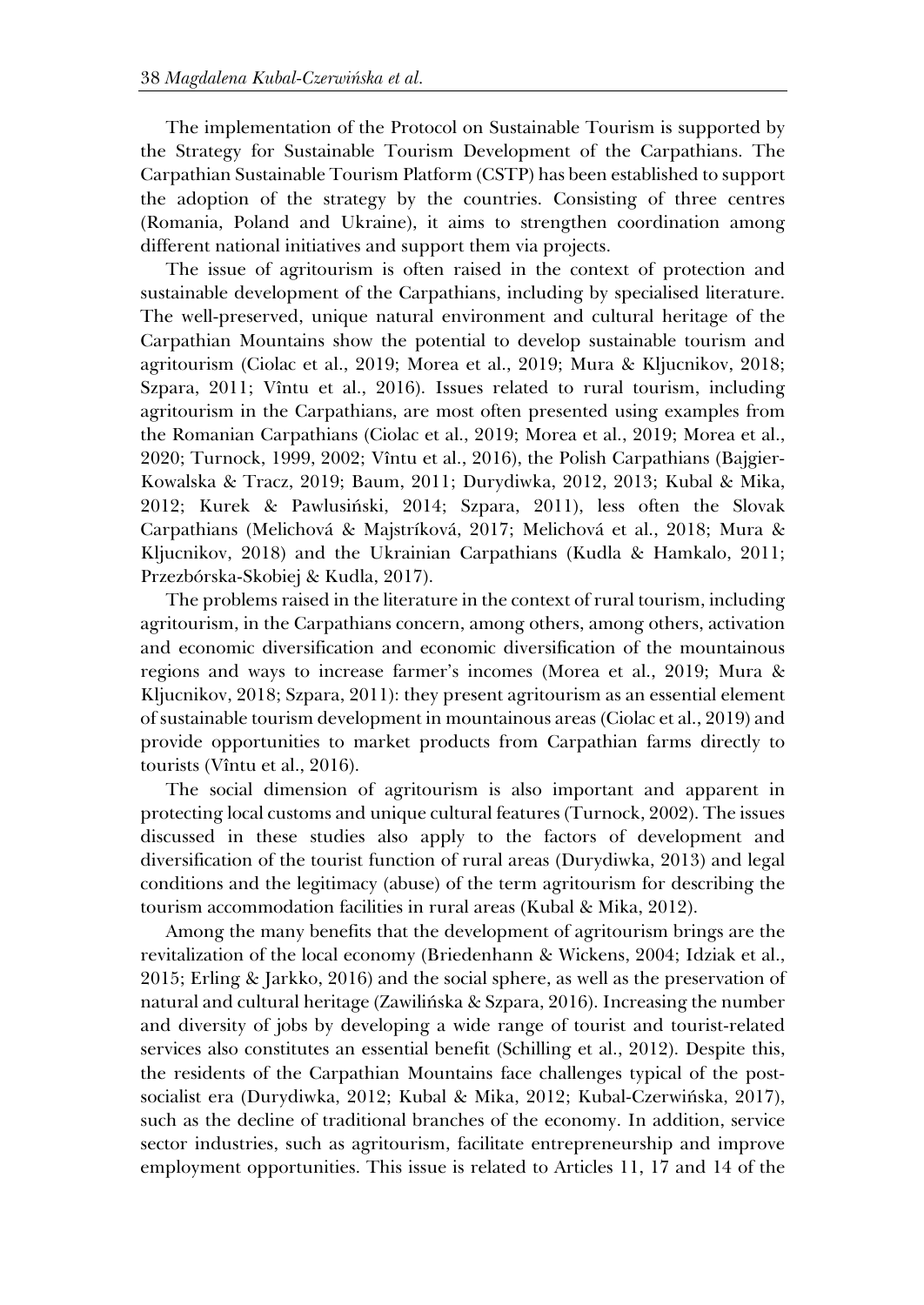Protocol on Sustainable Tourism. Furthermore, it can be a source of income for farmers, creating investment opportunities as well. Increasing sales of fruit, vegetables and other plant and animal products are extremely important (Dębniewska & Tkaczuk, 1997). This is part of the content of Articles 11 and 13 of The Protocol on Sustainable Agriculture and Rural Development.

No less important is the social dimension, which can be expressed, among others, in developing new skills, generating new ideas and innovative solutions, as well as in the emergence of new roles and a higher social position for women. This can significantly impact the sense of pride in the place where one lives. Observations made about the Polish Carpathians confirmed that women are primarily responsible for running, maintaining and managing agritourism businesses. Women's engagement in agritourism has enhanced their social role and facilitated greater involvement in community activities in the region (Kubal-Czerwińska, 2017).

The average farm size in the Polish Carpathians is 2.83 ha, including 2.19 ha of arable land (Musiał et al., 2010). The development of agritourism allows the survival of small family farms, traditional for mountainous areas. From an economic point of view, such farms are not very profitable. However, they play a vital role in maintaining biodiversity, landscape values (i.e. traditional cultural landscapes), cultural heritage (e.g. customs, local crafts and folk art, traditional buildings) and social bonds of the inhabitants in the Carpathian Mountains (Ciolac et al., 2013, 2019). This issue is covered by Article 17 of the Protocol on Sustainable Tourism and Articles 9 and 12 of the Protocol on Sustainable Agriculture and Rural Development.

In the Polish Carpathian Mountains, a lack of institutional support for farm activities hampers collaboration between small individual businesses, including agritourism activities, hinders networking opportunities and restricts the creation of partnerships (Czudec, 2013; Kubal-Czerwińska, 2017). In the absence of institutional support, informal contacts with neighbours, those between owners of small individual farms, represent the only opportunity to share experiences and best practices (Kubal-Czerwińska, 2017). The rural tourism service providers, local artisans and social enterprises require support in identifying their market niche and special business planning (Humtour, 2019). Strengthening links between rural services around the Carpathian region is a key step toward creating village hubs and rural entrepreneurship. The Carpathian Convention constitutes one source of support by addressing urgent societal and economic challenges in rural communities living in the Carpathian Mountains.

### **World Café participatory discussion as a research tool**

A participatory discussion was organised to identify the fundamental problems and challenges in the development of agritourism and the production of local goods in the Carpathians based on the knowledge and experience of experts from the Carpathian countries and the agritourism field internationally. Taking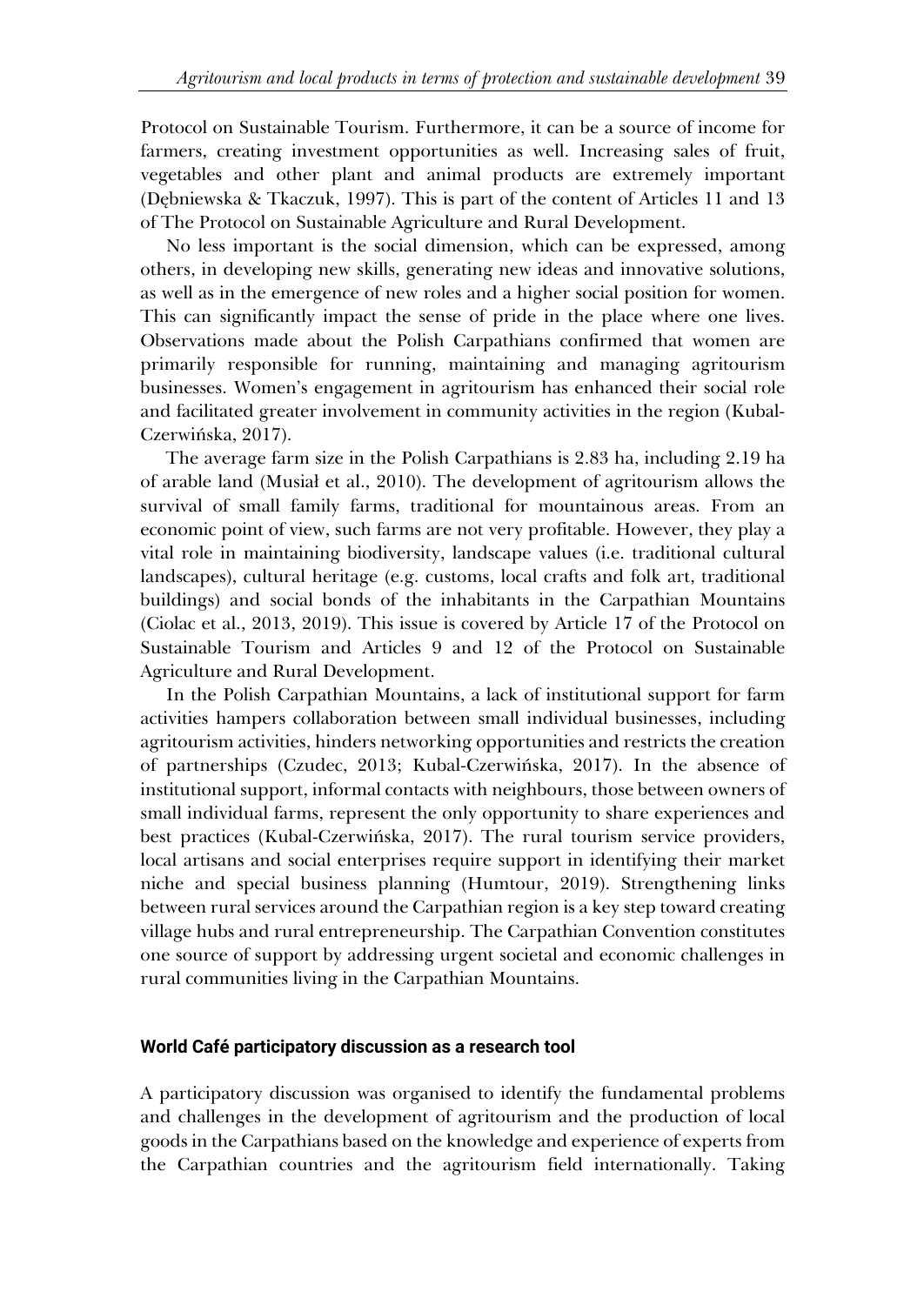advantage of the First World Congress on Agritourism, which was held in Bolzano, Italy, between the  $7<sup>th</sup>$  and  $9<sup>th</sup>$  of November 2018 which brought together international scholars and practitioners working on the development of agritourism, the discussion was conducted during one of the congress sessions, entitled "The Role of local products in agritourism: a Carpathian approach for sustainable rural areas".

The World Café format was used to structure the discussion, following specific thematic inputs provided by the Carpathian experts. The World Café method is based on the observation that people, defined as a group of minds and experiences, have the potential to creatively solve even the most complex problems (The World Café Community Foundation, 2020). It enables structured and effective discussion in a large group of people in a safe environment, and a peaceful atmosphere (Aldred, 2011; Sandell et al., 2016); the method allows for interaction among participants and the collection of valuable information (The World Café Community Foundation, 2020). By organising a conference session using this format allowed authors to raise and discuss many priority issues and provide each participant with the opportunity to join the discussion on an equal footing as a debater.

The use of the World Café is particularly suitable for discussions aiming to identify and prioritise issues of importance or actions to be taken concerning a particular problem area (MacFarlane et al., 2017). It enables a multifaceted approach, allowing the researcher to obtain the scope and diversity of perspectives of an analysed problem or phenomenon and can serve as a source of information for inferences in qualitative research (Sandell et al., 2016).

Challenges to sustainable agritourism development of the Carpathian region have been grouped into seven different problem areas, pre-identified during a participatory project by rural tourism actors and local handicraft entrepreneurs (Humtour, 2019): 1) Environmental and social dimensions, 2) Agriproducts and food, 3) Development of local products, 4) Handworks and small - scale industrial products, 5) Cooperation, 6) Branding and marketing, 7) Trends and foresight. Carpathian experts proposed key questions for each of these areas, intending to direct the discussion. The project "Carpathian Tourism: Cooperation of V4 Countries" constituted four ecotourism workshops held in 2017 in Hungary, Poland, Slovakia and the Czech Republic.

The discussion was moderated by the three workshop organizers, representing a university, a tourism company and an NGO, and the Carpathian Convention Secretariat, specialising in agritourism, local development in the Carpathians and the implementation of the Carpathian Convention. Representatives of all Carpathian countries and other countries representing different stages of developed rural areas (i.e. Canada, Germany, South Africa, Switzerland) took part in the discussion. Among them were representatives of various scholarly communities, practitioners in the implementation of the provisions of the Carpathian Convention, practitioners working in non-governmental organizations, farmers, owners of agritourism farms, local craft or handicrafts producers, and local leaders.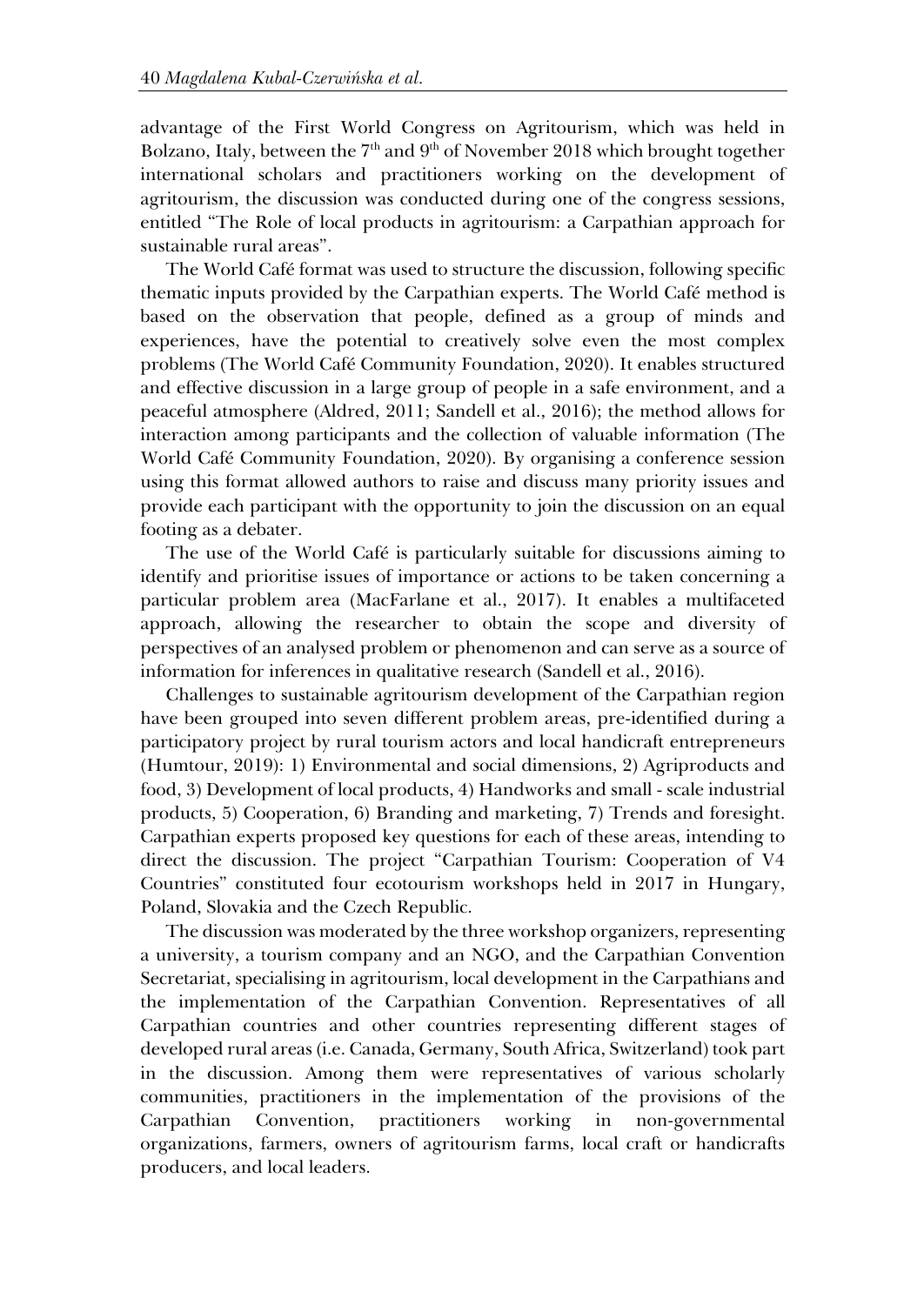### **Results**

local

As a result of the discussion on challenges of sustainable agritourism development and local products of the Carpathian region, key problems and challenges were identified concerning the seven previously selected thematic areas. The outcomes for each thematic area are summarised in Table 2.

|                                  | the provisions of the Carpathian Convention                                                                                                                                                                                                                                                                                                                                                                                                                                                                                                                                                                                                                                                                                                                                                                                                                                                                                                                                                                                                                                                                                                                        |                                                                                                                                                                                                                                                                                                                                                                                                                                                                                                                                                                                                                                                                                                                                                                                                                  |
|----------------------------------|--------------------------------------------------------------------------------------------------------------------------------------------------------------------------------------------------------------------------------------------------------------------------------------------------------------------------------------------------------------------------------------------------------------------------------------------------------------------------------------------------------------------------------------------------------------------------------------------------------------------------------------------------------------------------------------------------------------------------------------------------------------------------------------------------------------------------------------------------------------------------------------------------------------------------------------------------------------------------------------------------------------------------------------------------------------------------------------------------------------------------------------------------------------------|------------------------------------------------------------------------------------------------------------------------------------------------------------------------------------------------------------------------------------------------------------------------------------------------------------------------------------------------------------------------------------------------------------------------------------------------------------------------------------------------------------------------------------------------------------------------------------------------------------------------------------------------------------------------------------------------------------------------------------------------------------------------------------------------------------------|
| Problem areas                    | Context of the provisions of the Carpathian                                                                                                                                                                                                                                                                                                                                                                                                                                                                                                                                                                                                                                                                                                                                                                                                                                                                                                                                                                                                                                                                                                                        | Key problems and challenges                                                                                                                                                                                                                                                                                                                                                                                                                                                                                                                                                                                                                                                                                                                                                                                      |
| and<br>social<br>dimensions      | Convention<br>Environ-mental • preserve traditional cultural landscapes of high<br>ecological quality, minimise the impact of<br>tourism on biological and landscape, raise<br>awareness of the value of the natural<br>environment and<br>anthropogenic<br>threats<br>(SARD Art 9, Art. 15; ST Art. 21)<br>· develop tourism that respects inhabitants'<br>socio-cultural authenticity and preserves their<br>cultural heritage and traditional values (ST Art.<br>17.1)<br>• support the synergies between sustainable<br>tourism and local economic development,<br>promote initiatives based on the local potential<br>by enhancing the use of local products and<br>skills and employment opportunities for the<br>local labour force (ST Art. 11.1, Art. 11.3)<br>• diversify the tourist offers by reducing<br>seasonality; diversify local economic activities<br>beyond tourism (ST Art. 11.3)<br>• foster tourism initiatives that will mitigate<br>negative migration and rural depopulation<br>trends, contribute to poverty alleviation and<br>allow for equal sharing of benefits and<br>revenues from the tourist services sector (ST<br>Art. 11.4) | abandoning agriculture towards more<br>profitable forms of farming;<br>misuse of the term agritourism by<br>$\bullet$<br>facilities that<br>are not<br>related<br>to<br>agriculture;<br>• departing from the traditional character<br>of agritourism and rural tourism and<br>enriching the offer with elements foreign<br>to the Carpathian tradition and distorting<br>the idea of agritourism;<br>displacement of agritourism by more<br>commercial forms of tourism;<br>low skills in project preparation and,<br>$\bullet$<br>consequently,<br>low<br>effectiveness<br>in<br>obtaining funds for activities by rural<br>communities;<br>the need to stimulate innovation and take<br>up new economic activities by the<br>inhabitants<br>based<br>traditional<br>on<br>agriculture and cultural traditions; |
| Agri-<br>products<br>and<br>food | • build the capacities of locals to create<br>sustainable tourism development<br>project<br>proposals<br>and<br>raise<br>funds<br>for<br>their<br>implementation (ST Art. 11.5)<br>• promote and support synergies between<br>tourism<br>development<br>sustainable<br>and<br>sustainable agriculture (ST Art. 14.1)<br>create economic incentives for traditional<br>land-use patterns and practices, organic<br>production, preservation of local breeds of<br>domestic animals and plant varieties and sale<br>of local products (SARD Art.11, Art 12; ST<br>Art. 14.2, Art. 17.2)<br>· label, certificate, and promote products made<br>by local breeds, plant varieties (ST Art. 11.2)<br>• develop local<br>food<br>markets,<br>shorten<br>production and distribution chains, support<br>local and regional economies (SARD Art.<br>13.4)<br>• enable small farmers to provide alternative<br>services (SARD Art. 14.2)                                                                                                                                                                                                                                     | legal restrictions and regulations curtail<br>$\bullet$<br>the serving of local products directly to<br>the guests;<br>accommodation<br>establishments<br>and<br>restaurants source their food from<br>wholesalers and supermarkets, as prices<br>are lower and can document the origin of<br>the food:<br>· farmers do not have a distribution<br>network for food products;<br>· food produced by farmers often has<br>better taste and quality, but due to the<br>lack of appropriate labelling<br>and<br>certification, it does not find a large group<br>of recipients;                                                                                                                                                                                                                                     |
| Development<br>of                | • develop and promote regional sustainable<br>tourism products, services and packages, in                                                                                                                                                                                                                                                                                                                                                                                                                                                                                                                                                                                                                                                                                                                                                                                                                                                                                                                                                                                                                                                                          | • local products must meet the needs of<br>today's customers; their products will                                                                                                                                                                                                                                                                                                                                                                                                                                                                                                                                                                                                                                                                                                                                |

particular, those building on the common

**Table 2**. Main problems and challenges of developing agritourism and local products per the provisions of the Carpathian Convention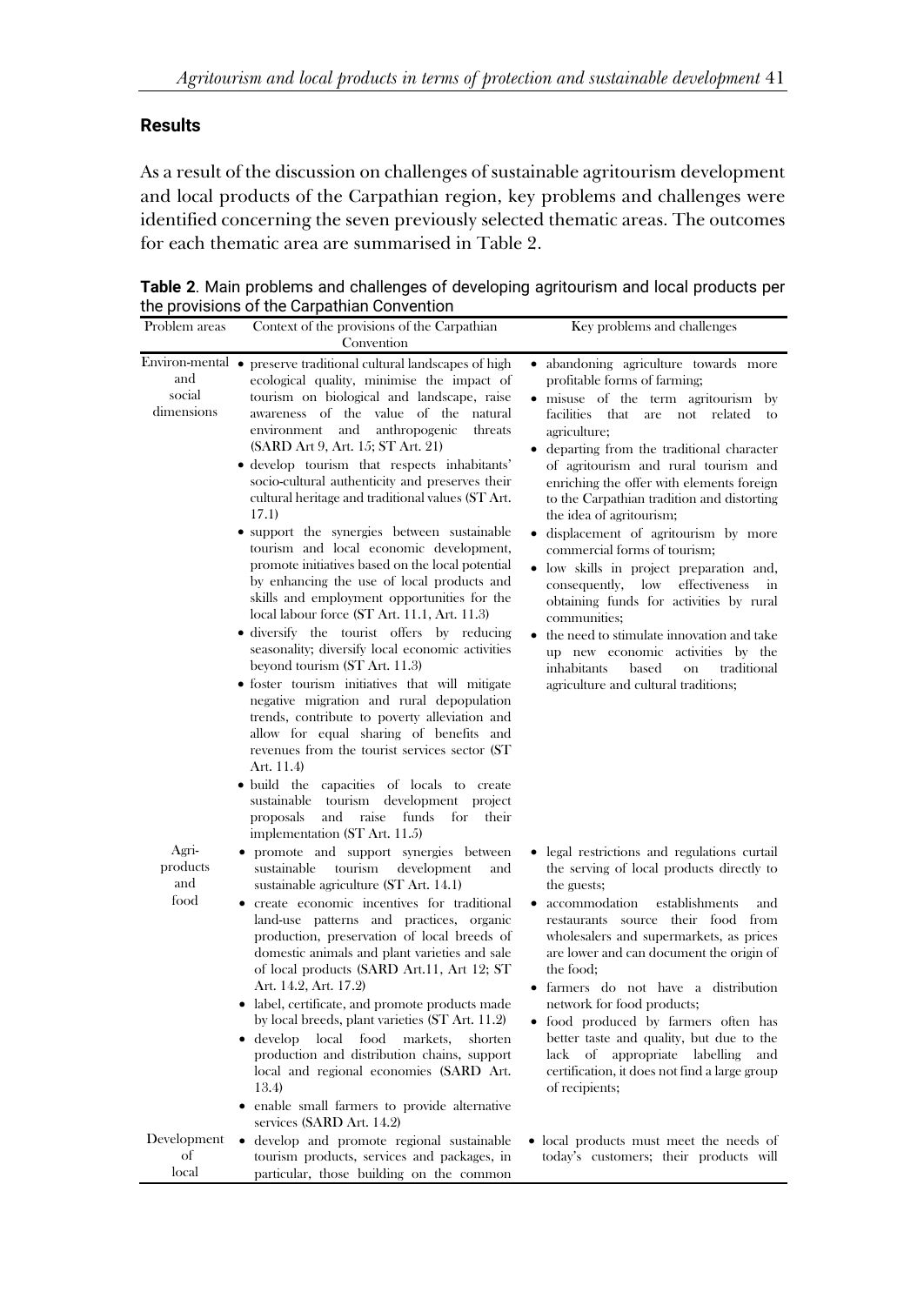| products<br>Handworks<br>and<br>small-scale<br>industrial<br>products | Carpathian natural, cultural, traditional and<br>historical heritage, and enhancing the use of<br>local products (ST Art. 9.1, Art. 11.3)<br>promote the diversification of rural livelihood<br>٠<br>by linking agriculture, tourism, crafting and<br>marketing local goods, arts and crafts (SARD<br>Art. 1.3)<br>• develop tourism by contributing to the<br>preservation of local cultural heritage (ST Art.<br>17.1)<br>promote diversification of rural livelihood by<br>linking agriculture to tourism and provide<br>sound economic incentives for crafting and<br>marketing local goods, arts and crafts (SARD<br>1.3; ST Art. 17.2)<br>promote, label and certificate traditional arts<br>and crafts (ST Art. 11.2) | make economic sense only when there is<br>a demand for them;<br>· demand can be partially created by<br>referring to the emotions of customers<br>and presenting products in a broader<br>natural or cultural context related to a<br>given place ("storyteling")<br>• small-scale handicrafts and industrial<br>products find it difficult to compete with<br>very cheap products imported from<br>outside the Carpathians;<br>• local handicrafts produced on a small<br>scale find it challenging to break through<br>the mass handicraft market;<br>• difficult to define local products' criteria<br>and features;<br>· persistent lack of interest in opening<br>handicraft factories due to the observed<br>lack of success of similar activities in the |
|-----------------------------------------------------------------------|------------------------------------------------------------------------------------------------------------------------------------------------------------------------------------------------------------------------------------------------------------------------------------------------------------------------------------------------------------------------------------------------------------------------------------------------------------------------------------------------------------------------------------------------------------------------------------------------------------------------------------------------------------------------------------------------------------------------------|-----------------------------------------------------------------------------------------------------------------------------------------------------------------------------------------------------------------------------------------------------------------------------------------------------------------------------------------------------------------------------------------------------------------------------------------------------------------------------------------------------------------------------------------------------------------------------------------------------------------------------------------------------------------------------------------------------------------------------------------------------------------|
| Cooperation                                                           | • foster cooperation between regional and local<br>authorities, institutions, local farmers, tourism<br>operators and other relevant stakeholders for<br>the development of sustainable tourism and<br>achieve synergies between tourism and the<br>agricultural economy (ST Art. 9.3; Art. 14.1;<br>SARD Art.6)<br>• promote sustainable rural tourism and<br>agritourism to create further reciprocal<br>benefits and cooperation between small<br>farmers, gastronomy and accommodations<br>(SARD 14.1.)<br>• exchange good practice examples on the<br>contribution of and benefits of sustainable<br>tourism development (ST Art. 14.3)                                                                                 | region;<br>• villages' offer of services and local<br>products is dispersed, their networking<br>and ability to create comprehensive tourist<br>products are insufficient;<br>• planning and development of tourism<br>destinations must be based on the wide<br>cooperation of various stakeholders,<br>including the participation of<br>the<br>inhabitants;<br>• the necessity to select, support and<br>promote local leaders who will initiate and<br>lead projects that contribute to tourism<br>sustainable<br>development,<br>including<br>cooperation at the local level;                                                                                                                                                                              |
| Trends<br>and<br>foresight                                            | $\bullet$ identify<br>the<br>Carpathian<br>competitive<br>for<br>sustainable<br>advantages<br>tourism<br>development over the other European<br>mountain regions, which could be their<br>unique selling point in the European and<br>global tourist markets (ST Art. 9.2)<br>• support initiatives that ensure the long-term<br>sustainability of tourism economic operations<br>(ST Art.11.3)                                                                                                                                                                                                                                                                                                                              | • short durability and minimum time frame<br>of EU implemented and financed<br>projects;<br>$\bullet$ local<br>officials<br>government<br>and<br>entrepreneurs often take into account<br>short-term benefits in implementing<br>development and investment activities;                                                                                                                                                                                                                                                                                                                                                                                                                                                                                         |
| <b>Branding</b><br>and marketing                                      | • improve local and European-wide marketing<br>and advertising of agricultural and rural<br>products and services, which are typical for<br>the Carpathian region (SARD Art. 13.1; ST<br>Art. 9.1)<br>promote, label and certificate local products<br>٠<br>and local producers; networks, in particular,<br>traditional arts and handicrafts, and local<br>goods, including agricultural products utilising<br>local domestic animals breeds and cultivated<br>plant varieties (ST Art. 11.2)                                                                                                                                                                                                                               | • residents can not promote their services<br>and products and do not have a well-<br>organised sales network;<br>• training and activities aimed at creating<br>branded<br>Carpathian<br>products<br>recognizable on a broad spatial scale are<br>needed<br>• insufficiently exhibited places where local<br>traditional<br>products<br>and<br>can<br>be<br>purchased;<br>• tourists are not aware of the value of local<br>and traditional products;                                                                                                                                                                                                                                                                                                          |

• small scale of ties with the place on the demand side by purchasing local and traditional products;

*Note*: ST – Protocol on Sustainable Tourism; SARD – Protocol on Sustainable Agriculture and Rural Development. *Source*: researchers' study.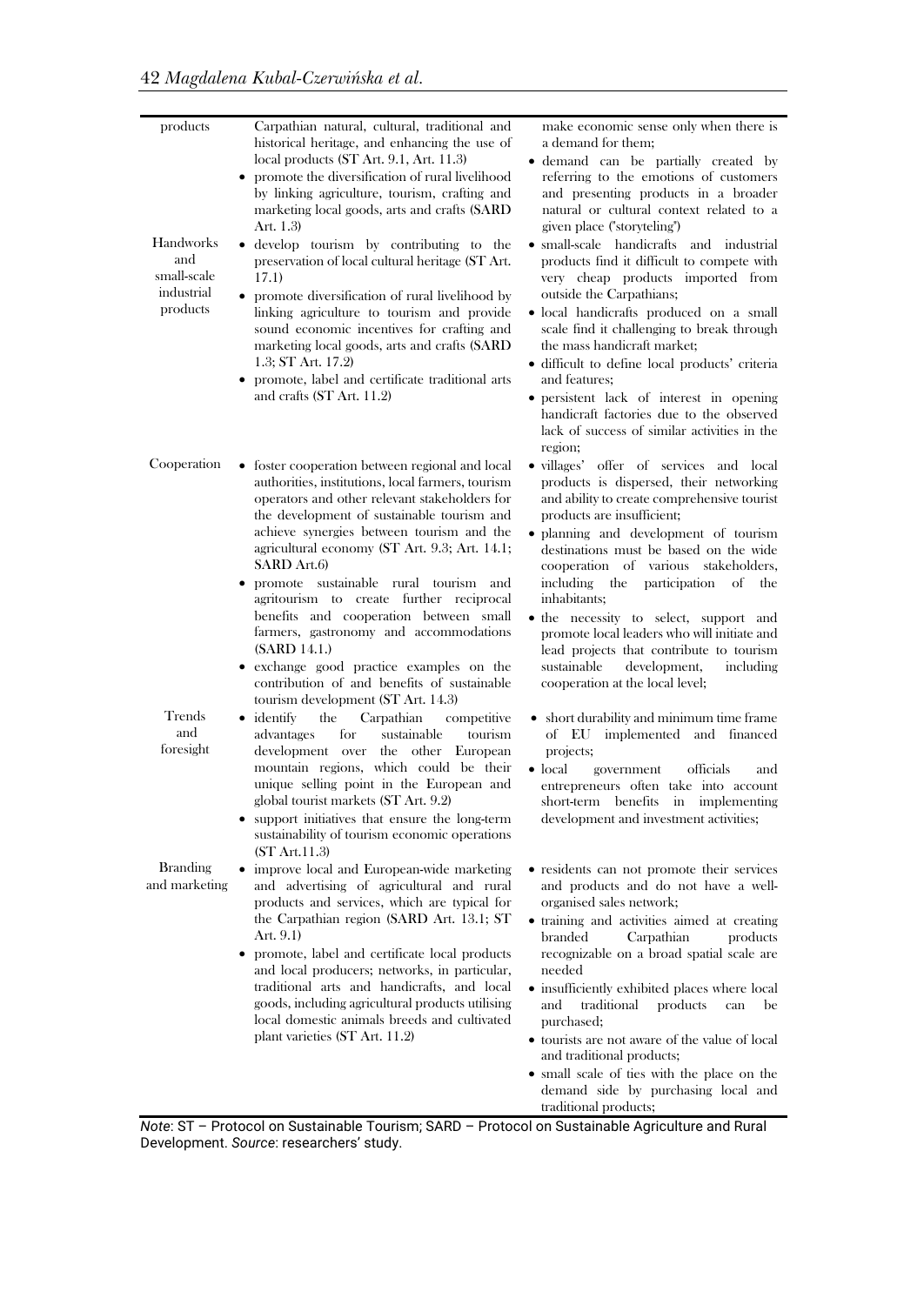# **Discussion**

Participants (i.e. theoreticians, practitioners, and local stakeholders) exchanged ideas and examples and put forward detailed issues related to the development of agritourism and local products and the threats that limit sustainable development in the Carpathian region. The discussion revealed that thematic areas are strongly interrelated with each other.

# *Environmental and social dimensions*

The natural environment and cultural heritage of local communities are the basis for developing tourism in rural areas. Agritourism is a part of the concept of sustainable development, considering the issue of social responsibility and the need to protect the natural environment and cultural heritage. Activities undertaken in connection with the development of agritourism stimulate local creativity, affect the integration of society and its well-being and are often innovative. Agritourism is, therefore, a very desirable function in the Carpathians and has a positive impact on ecological balance, landscape, and the level and quality of life of local communities in the long run.

However, a problem arises when agritourism is supplanted by commercial forms of tourism or other non-agricultural economic activities, which are often more profitable and lead the inhabitants of the Carpathians to abandon agriculture. The challenge in this situation is to support residents with educational activities, development programs and legal regulations (i.e. on the local to national levels). Stimulating innovation and economic activities based on local agriculture, craft and cultural traditions, taking into account the need to protect the natural environment and landscape, and supporting the preservation of the cultural heritage and vitality of the local folklore and the local culture becomes increasingly important. The currently observed development of social enterprises (Oriade & Robinson, 2017) constitutes an excellent opportunity for the entire Carpathian region.

# *Agriproducts and food*

Food and agricultural products are among the most important parts of agritourism and rural tourism. However, agritourism clients are not looking only for *food and bed* but rather for experiences and stories from *behind the curtain*. Unfortunately, too many legal restrictions and regulations curtail the serving of local products directly to the guests and, thereby, limit the potential of farmers to develop agritourism (Kujáni, 2017). An example from Poland shows that many legal documents at the national and European levels regulate the provision of food services on a farm, treated as an additional business activity. Particular attention is paid in this regard to compliance with hygiene regulations for the preparation and dispensing of meals. Restrictions are noted, among others, in the Act on Food and Nutrition Safety (Ustawa ... o bezpieczeństwie żywności i żywienia, 2006) and the Regulation of the European Parliament and the Council on the Hygiene of Foodstuffs (EU, 2004) that relate to the requirement to register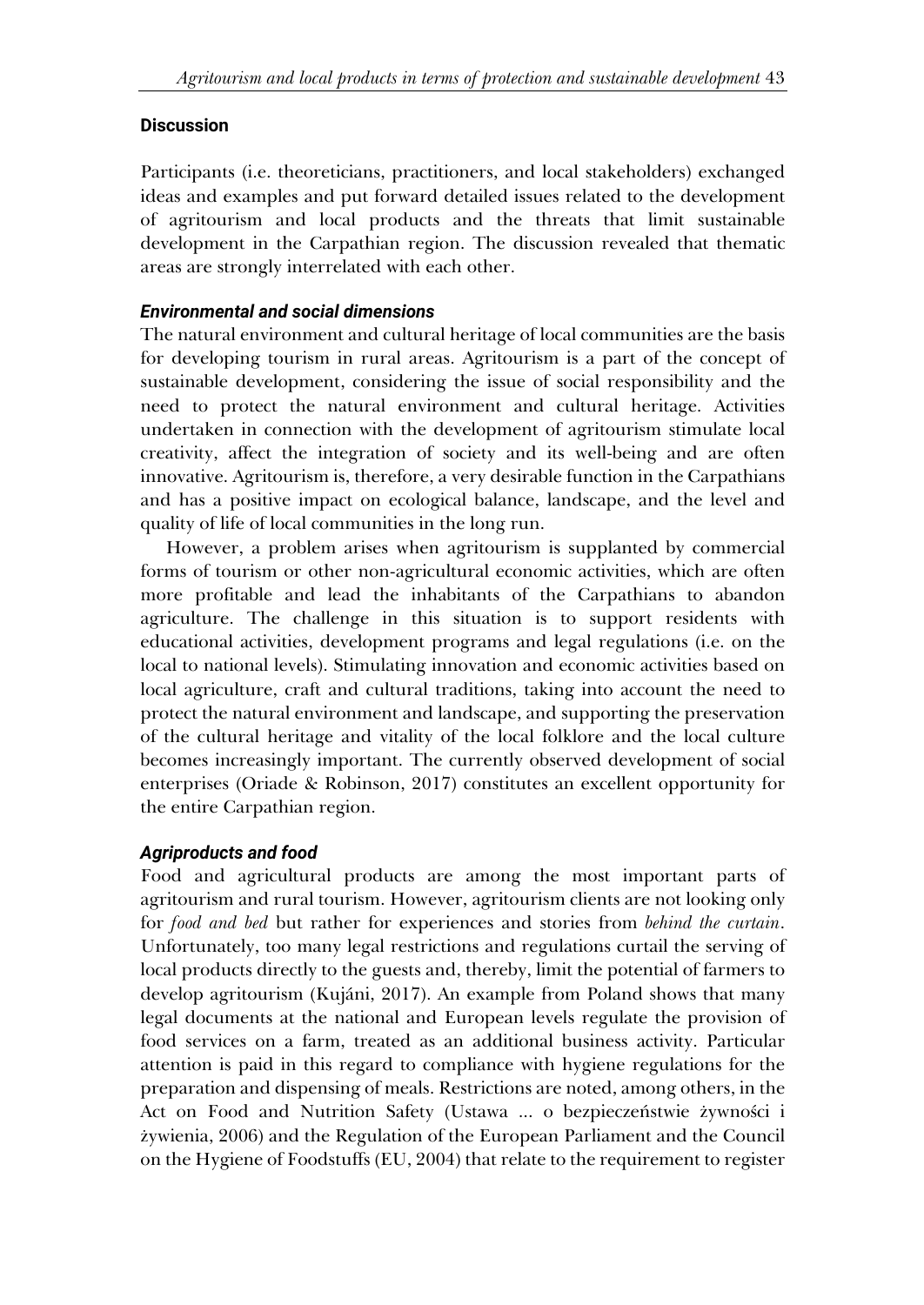nutritional activity, carried out at the agritourism facility, with the relevant office and to ensure hygiene requirements at all stages of food production, processing and distribution (Kubal & Mika, 2012). Differentiating regulations for small scale entrepreneurs from those for the mass tourism industry would be helpful in this respect.

# *Development of local products*

The development-related discussion focused on ways to develop local products and the overall effects of this effort. Firstly, the local product needs to meet  $21<sup>st</sup>$ century needs; all local products from farms need to be marketable. Secondly, the local products should 'speak' to the emotions of the potential customers to be more appealing. The process of product development should be based on storytelling, especially when targeting 'millennials', who are often interested in unique experiences; moreover, evoking trust among potential guests or customers is a key factor in successful product development. It is essential to consider potential international differences in the legal aspects of product development, including access to land rights and regulations regarding catering services. Intergenerational exchange and cooperation can provide a way to address knowledge and information gaps, such as the lack of knowledge about marketing and product development among the older generations and the lack of knowledge and skills in agricultural production among the young generations.

# *Handworks and small-scale industrial products*

The development of tourism in the Carpathians causes an increase in the demand for souvenirs, which creates an opportunity to develop traditional handicrafts and small-scale industrial products. Unfortunately, mass consumption in tourism causes cheap, mass-produced objects to flood the market, made outside of the Carpathian countries (mainly in southern and eastern Asia) which do not relate to the natural and cultural values of the region. Locally produced small-scale products are usually more expensive and will undoubtedly not replace the mass market, but their production should become an important component in local development policies. Supporting the handicraft and small-scale industrial products promotes the sustainable development of tourism, in particular, by maintaining cultural heritage and traditional forms of farming, minimizing the negative impact on the environment, as well as reducing unemployment. These activities are also important for creating a positive image of the region.

They provide the basis for organizing workshops and presentations related to artisan professions and traditional crafts (e.g. basketry, pottery, woodcarving, blacksmithing, cooperage, weaving), folk art (e.g. painting on glass, painting Easter eggs, lace-making, embroidery), agriculture and food production (e.g. beekeeping, making cheese, wine, wool processing) (this issue is discussed in detail in: Zawilińska at al., 2016).Handicraft products and local small-scale industrial products should constitute a showcase of the region and emphasize its uniqueness.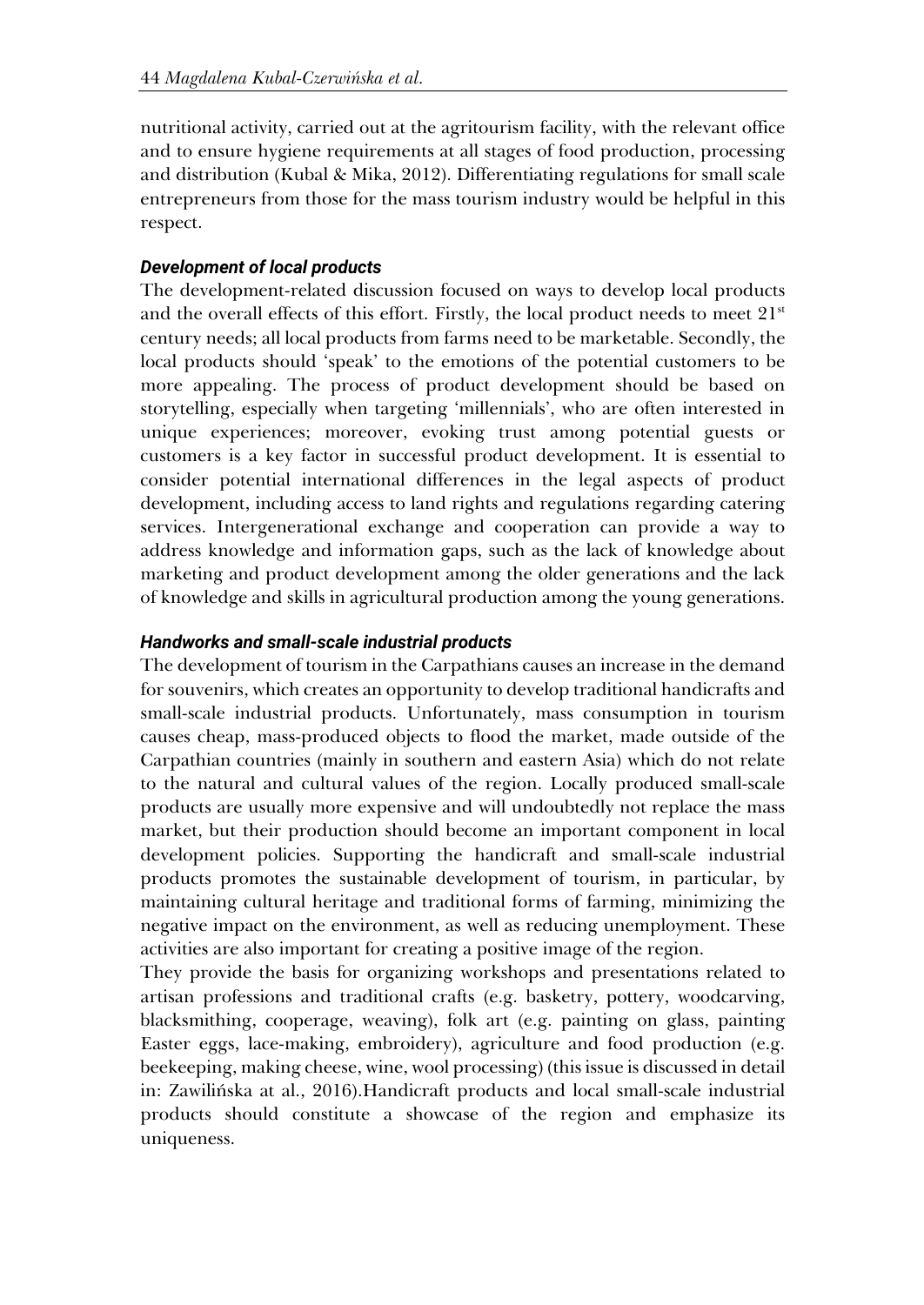# *Cooperation*

Given the multidimensional nature of agritourism, many different stakeholder groups are involved in its development. It is vital to involve them in the planning and managing of agritourism development and integrate their respective knowledge, experiences, and expectations. Agritourism farm owners offer accommodation and can provide additional services with respect to food production, handling crops and livestock, and local environmental conditions (e.g. meals, horse riding, sleigh rides, herbal workshops), while tourism agencies know how to market and sell touristic products. Innovation, sales skills, and marketing abilities are crucial for successful agritourism initiatives. Farmers often lack the latter skills, which renders cooperation more needed. However, the lack of awareness about the usefulness of cooperation is one factor contributing to the failure of agritourism initiatives.

Another challenge is ensuring coordination and cooperation between local governments, local associations with farmers and local entrepreneurs, which is necessary to maximise the benefits associated with the development of agritourism and ensure the production of local products per the protection of the natural and cultural values of the Carpathians.

# *Trends and foresight*

The present trends are clear: mass and alternative tourism diverge. The ecological and social impacts of tourism are well known. However, understanding the problems and approaches to solutions differ among various actors. The target groups (i.e. the demand side) and the suppliers (i.e. services, agencies, local governments, etc.) have different interests and thus support different initiatives. One current trend is the growing portion of *soft* tourism, such as ecotourism, social tourism, etc. More and more customers are looking for uniqueness, depth, quality, responsibility, and sustainability combined in tourism (Gonda, 2016). The tourism sector in the Carpathian Mountains must accept this, create new strategies, and implement them. At the same time, rural areas in Eastern Europe face changes, including ageing, less educated and declining rural populations. These new realities should be considered when creating solutions for rural development. Alternative ways of tourism can play a role in this respect.

In general, the strong trends of the present will continue until they reach turning points, which can modify or discontinue each trend. These turning points are rooted in factors or phenomena, some of which can be easily discovered and others - not. Phenomena with low probability but high impact are so-called weak signs – they are invisible in the early phases of tourism development, but it is worth identifying them to prepare to deal with their consequences. Some of the weak signs of rural tourism and agritourism in the Carpathians will come from the progress of artificial intelligence (e.g. transport, agriculture, public services and energy optimization, toy industry), automation (e.g. jobs and direct marketing); free time boom (e.g. hobbies, leisure time, religions, social activities) and segregation (e.g. poverty, areas excluded from tourism).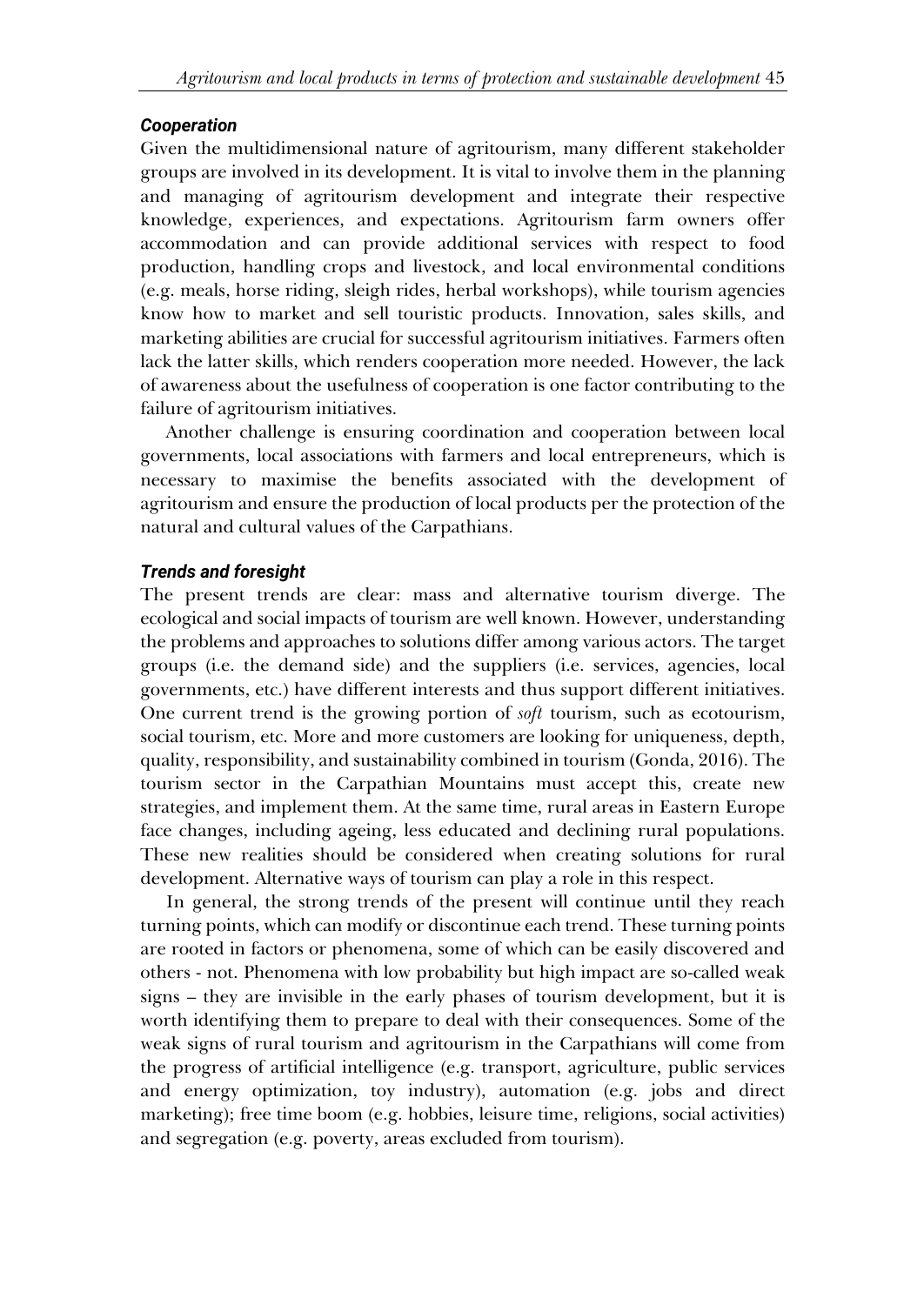#### *Branding and marketing*

Allocation of resources towards branding and marketing is a key factor in the success of agritourism initiatives. At the same time, farmers often lack extra resources, which they could use for this purpose, or do not understand the importance of investing in these activities. The education of providers (i.e. farmers as well as actors in the tourism sector) can play a role in improving the branding and marketing of agritourism products; at the same time, awarenessraising among target groups (i.e. consumers) is needed. The involvement of local communities by using various participatory methods, such as storytelling, can be helpful when identifying ideas for branding and marketing the local and regional products.

Cooperation on the local, national, and international levels can facilitate the branding and marketing of Carpathian products. The exchange of good practices is valuable for actors across the Carpathians to learn from each other's experiences and enables the transfer and adaptation of successful examples from other regions.

#### **Conclusions**

This article contributes to the discussion on challenges of sustainable development in the Carpathians and the opportunities that this area provides for maintaining livelihoods in mountainous communities, led compatible with the Carpathian development model adopted in the Carpathian Convention and the detailed recommendations contained in its thematic protocols.

As a result of the World Café discussion, many problems and challenges related to the development of agritourism and local products in the Carpathians have been identified. The most important points include: 1) the need to overcome legal barriers related to the production and distribution of local food products within agritourism farms, 2) the necessity of protecting local products from competing with cheaper mass production from abroad, 3) the importance of strengthening cooperation between individual farmers, local associations and entities involved in the development of agritourism and manufacturing of local products, 4) development of training for farmers and local producers, 5) diffusion of good practices, 6) certification of local products and creation of the Carpathian brand, 7) the necessity to involve residents in branding and marketing of the local and regional products and 8) the development of new strategies for the agritourism product, involving its soft or intangible element.

The World Café participatory discussion format did not provide for an indepth analysis of the challenges mentioned above (MacFarlane et al., 2017); moreover, the results reflect subjective individual experiences of the participants and authors who moderated and observed the discussion. Nevertheless, the results correspond to those described in the literature on environmental and socio-economic aspects of sustainable development in the Carpathians (Ciolac et al., 2019; Morea et al., 2019; Mura & Kljucnikov, 2018; Szpara, 2011; Vîntu et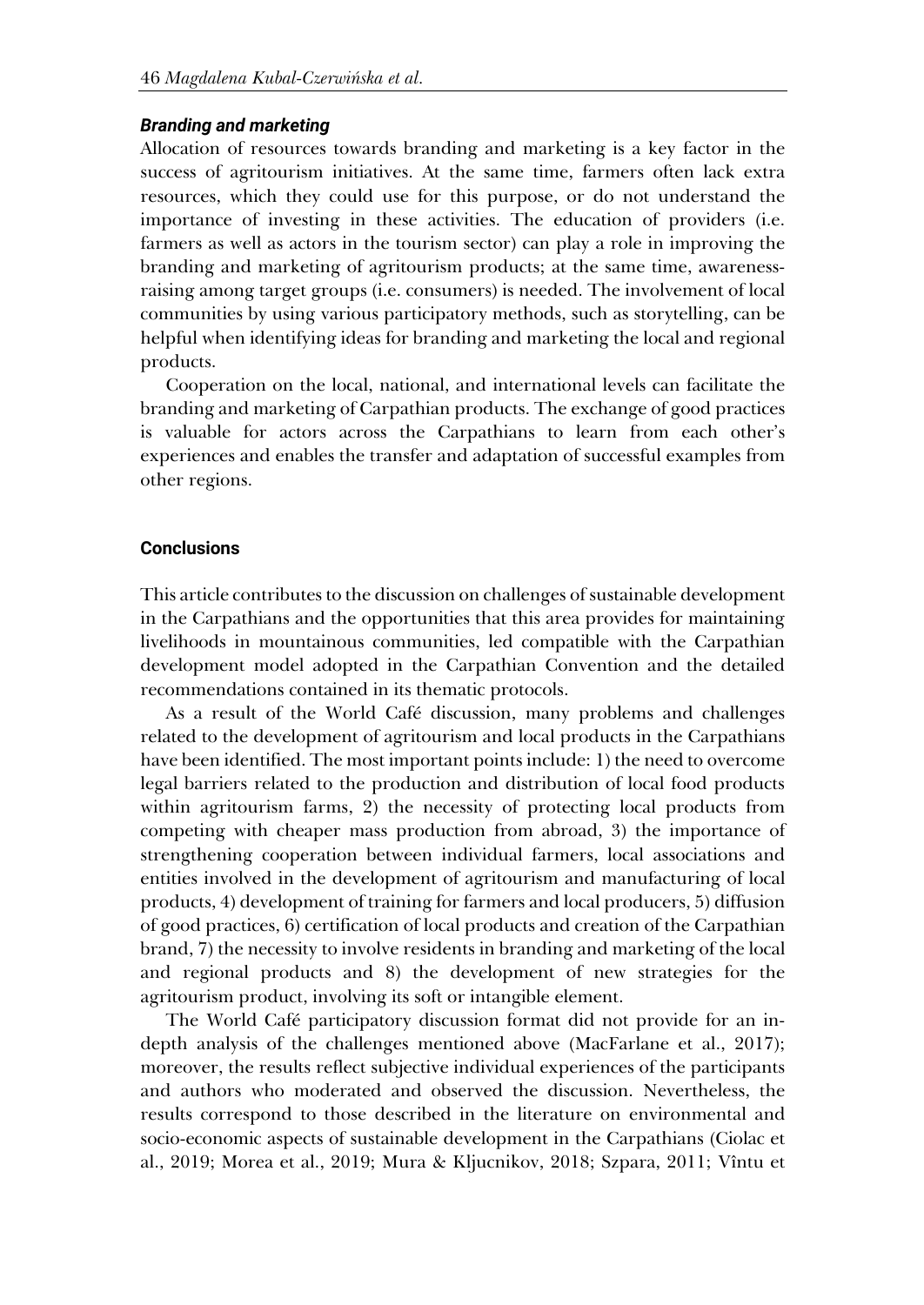al., 2016) and other rural and mountainous regions (Manić, 2014). Although the discussion did not represent a comprehensive approach to identifying the challenges of developing agritourism and local products in the framework of the Carpathian Convention, it showed a broad spectrum of problems that need to be addressed to implement the provisions of the Convention. Moreover, it was essential to integrate and document the knowledge and experience of practitioners, who presented specific obstacles, barriers, and threats and expressed the need for a wider exchange of information and cooperation among scholarly communities, decision-makers, and local communities.

The participatory discussion among the experts, scholars and representatives of the Carpathian Convention showed a need for follow-up research in order to build on the presented results by examining local' expectations and opinions, as well as the case-specific knowledge of the residents and develop initiatives and policies to support their activities for the sustainable development of the Carpathians. The issue of sustainable development challenges in the Carpathian region requires transdisciplinary and interdisciplinary approaches, with inputs from practitioners, policymakers and the local population. Moreover, this may require innovative and evolutionary approaches to the human-nature relationship to prevent destructive impacts of human activity on socio-ecological systems and facilitate a positive relationship to enable dignified and sustainable livelihoods of the future generations in the Carpathian ecosystems.

### **Acknowledgements**

We would like to thank all moderators of the World Cafe discussion who did not participate in the preparation of this article for their commitment and help to identify the problems and challenges of agritourism development in the Carpathian Mountains. In particular, our thanks go to Gabriela Elena Baciu (Romanian Mountain Forum, Romania; topic: Cooperation), Gergely Horzsa (Corvinus University Budapest, Hungary; topic: Development), Aleksandra Sikoraiova (Art and Crafts of Stiavnica, Slovak Republic; topic: Branding, marketing), Víteslav Vítakocic (Rural and Agricultural Tourism Association, Czech Republic; topic: Agriproducts and food). Finally, we would also like to thank all the people who took an active part in the discussion.

# **References**

- Aldred, R. (2011), "From Community Participation to Organizational Therapy? World Café and Appreciative Inquiry as Research Methods", *Community Development Journal*, vol. 46, p. 57–71.
- Bajgier-Kowalska, M. and Tracz, M. (2019), "Modele rozwoju usług agroturystycznych w polskich Karpatach" ["Models of Agritourism Business Development in the Polish Carpathians"], *Prace Komisji Geografii Przemysłu*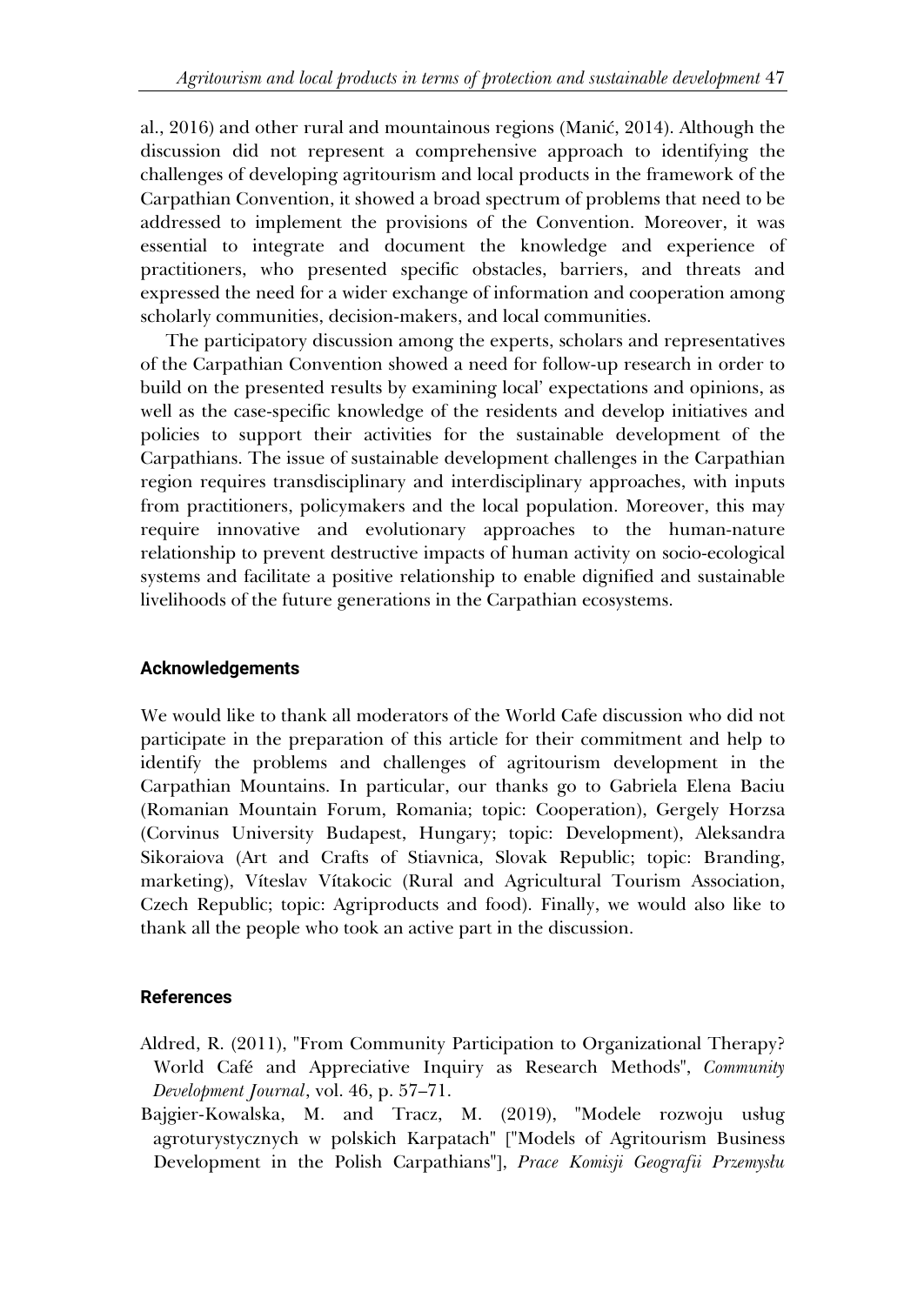*Polskiego Towarzystwa Geograficznego [Studies of the Industrial Geography Commission of the Polish Geographical Society],* vol. 33, no. 3, p. 188–200.

- Baum, A. (2011), "The Tourist Potential of Rural Areas in Poland", *Eastern European Countryside*, vol. 17, p. 107–135.
- Borsa, M., Chifelea, C. and Egerer, H. (2008), *VASICA. Visions and Strategies in The Carpathian Area. Protection and Sustainable Spatial Development of the Carpathians in a Transnational Framework Visions*, Carpathian Project, Bolzano, viewed 1 May 2018, http://www.carpathianconvention.org/publications-64.html.
- Briedenhann, J. and Wickens, E. (2004), "Tourism routes as a tool for the economic development of rural areas—vibrant hope or impossible dream?", *Tourism Management*, vol. 25, no. 1, p. 71- 79.
- Brown, J. and Isaacs, D. (eds) (2005), *The World Cafe: Shaping our Futures Through Conversations that Matter*, Berrett-Koelher. San Francisco, CA.
- Călina, A., Călina, J. and Tiberiu, I. (2017), "Research Regarding the Implementation, Development and Impact of Agritourism on Romania's Rural Areas between 1990 and 2015", *Environmental Engineering & Management Journal*, vol. 16, no. 1, p. 157-168.
- Carpathian Convention (2003), *Framework Convention on the Protection and Sustainable Development of the Carpathians*, viewed 28 April 2020, shorturl.at/jpCI5
- Ciolac, R., Iancu, T., Rujescu, C., Milin, A., Merce, I., Marin, D., Dincu, A.M. and Stanciu, S.O. (2013), "Agro-tourism in European Mountain Areas", *Rural Dev. Proc.*, vol. 6, p. 80–85.
- Ciolac, R., Adamov, T., Iancu, T., Popescu, G., Lile, R., Rujescu, C. and Marin, D. (2019), "Agritourism – A Sustainable Development Factor for Improving the 'Health' of Rural Settlements. Case Study Apuseni Mountains Area", *Sustainability*, vol. 11, no. 5, p. 1467.
- Czudec, A. (2013), "Ekonomiczne, środowiskowe i społeczne funkcje drobnych gospodarstw rolnych" ["Economic, environmental and social functions of small farms"], *Wieś i Rolnictwo*, vol. 2, p. 90–105.
- Dębniewska, M. and Tkaczuk, M. (eds) (1997), *Agroturystyka – koszty, ceny, efekty [Agritourism - costs, prices, effects]*, POLTEXT, Warszawa.
- Durydiwka, M. (2012), *Czynniki rozwoju i zróżnicowanie funkcji turystycznej na obszarach wiejskich w Polsce [Factors of development and diversification of tourist function in rural areas in Poland]*, Uniwersytet Warszawski, Warszawa.
- Durydiwka, M. (2013), "Tourist function in rural areas of Poland. Spacial diversity and changing trends", *Miscellanea Geographica,* vol. 17, no. 3, p. 5-11.
- Erling, I. and Jarkko, S. (2016), "Tourism and rural community development in Namibia: Policy issues review", *Fennia-International Journal of Geography,* vol. 194, no. 1, p. 79–88.
- European Parliament and Council of the European Union [EU] (2004), *Regulation (EC) no. 852/2004 of the European Parliament and of the Council of 29 April 2004 on the hygiene of foodstuffs*, OJ L 139, p. 1–54.
- Faracik, R., Kubal, M., Kurek, W. and Pawlusiński, R. (2014), "The transformation of tourism model in the Polish Carpathians: reporting on the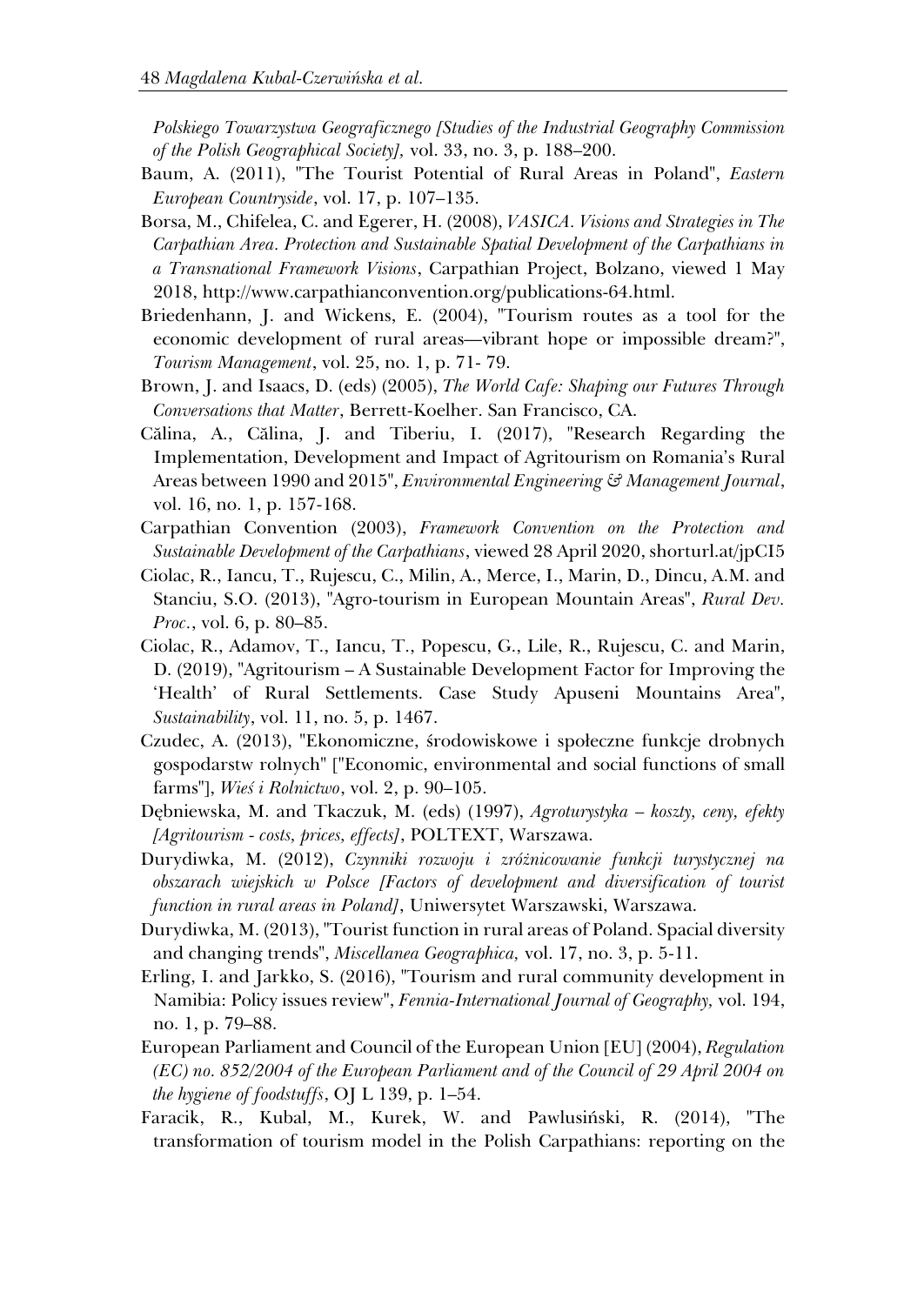last 20 years of experiences", *Ekonomiczne Problemy Turystyki, [Contemporary issues of functioning of tourism economy]*, vol. 4, no. 28, p. 285–306.

- Gonda, T. (2016), *A turisztikai termékfejlesztés elmélete [Theory of Tourism Product Development]*, viewed 28 April 2019, http://mek.oszk.hu/16600/16658/16658.pdf.
- Humtour (2019), "CooperAtion of touRism for building PATHways through developIng HANdicraft workshops for tourist and rural TOURISM suppliers", *Project CARPATHIAN TOURISM: Cooperation of V4 Countries*, viewed 2 April 2020, http://carpathiantourism.humtour.com.
- Idziak, W., Majewski, J. and Zmyślony, P. (2015), "Community participation in sustainable rural tourism experience creation: a long-term appraisal and lessons from a thematic villages project in Poland", *Journal of Sustainable Tourism*, vol. 23, no. 8-9, p. 1341–1362.
- Jansky, L., Ives, J.D., Furuyashiki, K. and Watanabe, T. (2002), "Global mountain research for sustainable development", *Global Environmental Change*, vol. 12, p. 231–239.
- Kondracki, J. (1989), *Karpaty [The Carpathians]*, WSiP, Warszawa.
- Kozak, J., Ostapowicz, K., Bytnerowicz, A. and Wyżga, B. (eds) (2013), *The Carpathians: Integrating Nature and Society Towards Sustainability, Environmental Science and Engineering*, Springer, Heidelberg, Berlin.
- Kubal, M. and Mika, M. (2012), "Agritourism in Poland the Legal Model and the Realities of the Market", *Current Issues of Tourism Research*, vol. 1, p. 4–11.
- Kubal-Czerwińska, M. (2017), "Agroturystyka jako czynnik aktywizacji zawodowej kobiet na obszarach górskich województwa małopolskiego" ["Agrotourism as a factor for female economic activation in mountain areas of Małopolska voivodeship"], Doctoral thesis, IGiGP UJ, Kraków.
- Kudla, N. and Hamkalo, M. (2011), "Karpaty Ukraińskie jako region turystyczny – uwarunkowania oraz możliwości rozwoju" ["Ukrainian Carpathians as a tourist region - conditions and opportunities for development"], *Prace Geograficzne* IGiGP UJ, vol. 125, p. 63–75.
- Kujáni, K. (2017), "Organisational Conditions of Short Food Supply Chains in Hungarian Small Territories", *Gradus*, vol. 4, no. 2, p. 222–231, viewed 13 March 2020, http://gradus.kefo.hu/archive/2017-2/2017\_AGR\_021\_Kujani.pdf.
- Kurek, W. and Pawlusiński, R. (2014), "Współczesne problemy rozwoju turystyki wiejskiej w Karpatach Polskich" ["Contemporary problems of development of rural tourism in the Polish Carpathians"] in A. Niezgoda and G. Gołembski (eds), *Turystyka wobec zmian współczesnego świata: strategie, marketing, programowanie, [Tourism in the face of changes in the modern world: strategies, marketing, programming],* p. 33–46, Wydawnictwo Uniwersytetu Ekonomicznego, Poznań.
- MacFarlane, A., Galvinb, R., O'Sullivana, M., McInerneyc, C., Meaghera, E., Burkea, D. and LeMaster J.W. (2017), "Participatory methods for research prioritization in primary care: an analysis of the World Café approach in Ireland and the USA", *Family Practice*, vol. 34, no. 3, p. 278–284.
- Manea, G., Orbu, L.M, Matei, E., Preda, M., Vijulie, I., Cuculici, R., Cocoș, O. and Zaharia, A. (2019), "Heritage Advantages Vs. Economic Constraints in The Sustainable Development Framing: A Study on Social Perception in Apuseni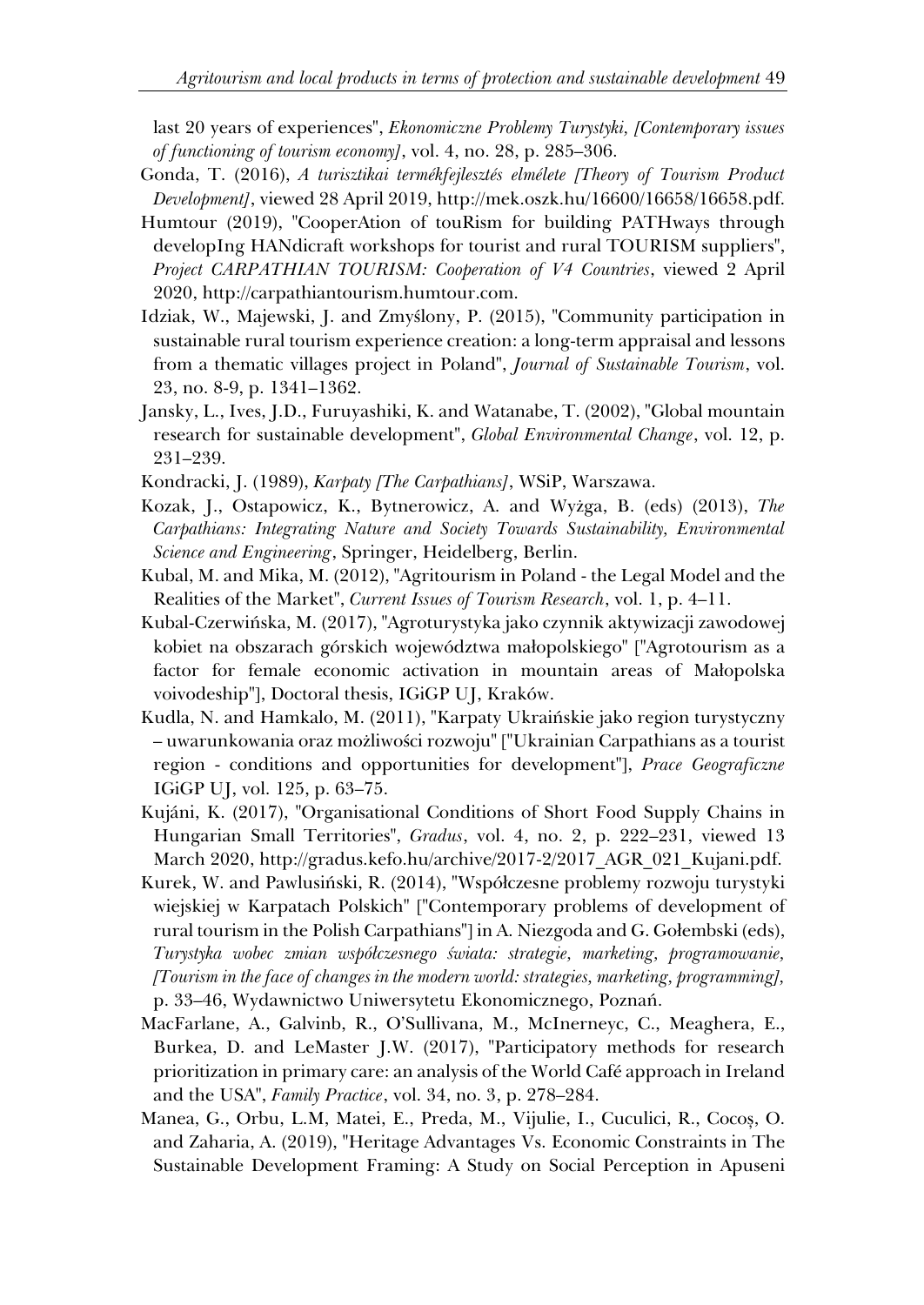Mountains Natural Park", *Human Geographies - Journal of Studies and Research in Human Geography*, vol. 13, no. 2, p. 173–185.

- Manić, E. (2014), "Sustainable rural tourism as a development factor of rural areas: the example of Serbia", *Acta geographica Bosniae et Herzegovinae*, vol. 1, p. 17–29.
- Maselli, D. (2012), "Promoting Sustainable Mountain Development at the Global Level", *Mountain Research and Development*, vol. 32, p. 64–70.
- Melichová, K. and Majstríková, Ľ. (2017), "Is rural tourism a perspective driver of development of rural municipalities? – The case of Slovak Republic", *Acta Regionalia et Environmentalica*, Nitra, Slovaca Universitas Agriculturae Nitriae, vol. 1, p. 1-6.
- Melichová, K., Majstríková, Ľ., Valach, M. and Strnál, M. (2018), "Policy instruments and barriers to rural tourism development – a case study of cluster in the Liptov touristic region in Slovakia", *Ecocycles*, vol. 4, no. 2, p. 85-96.
- Millennium Ecosystem Assessment (2003), *Ecosystems and Human Well-Being: A Framework for Assessment*, Washington, DC, Island Press.
- Morea, A., Vidican, R. and Crişan, I. (2019), "Current National and Regional Trends for Romanian Agritourism", *Scientific Papers Series Management, Economic Engineering in Agriculture and Rural Development*, vol. 19, no. 3, p. 417–422.
- Morea, A., Vidican, R., Crisan, I. and Cirebea, M. (2020), "Introspection in dynamics of agritourism in Romania during 2016-2018", *Management, Economic Engineering in Agriculture and rural development*, vol. 20, no. 1, p. 383-388.
- Mura, L. and Kljucnikov, A. (2018), "Small Businesses in Rural Tourism and Agritourism: Study from Slovakia", *Economics and Sociology*, vol. 11, no. 3, p. 286- 300.
- Musiał, W., Sroka, W. and Wojewodzic, T. (2010), *Sytuacja ekonomiczna gospodarstw z terenów górskich i podgórskich [Economic situation of farms from mountain and foothill areas]*, Instytut Ekonomiki Rolnictwa i Gospodarki Żywnościowej, Państwowy Instytut Badawczy, Warszawa.
- Niewiadomski, Z. (2004), "The Carpathians as a region of international cooperation", *Europa Regional*, vol. 12, no. 4, p. 168–172.
- Oriade, A. and Robinson, P. (2017), *Rural Tourism and Enterprise Management, Marketing and Sustainability*, Cabi, Oxfordshire.
- Przezbórska-Skobiej, L. and Kudla, N. (2017), "Regional Aspects of the Development of Rural Tourism in the Carpathian Region of Ukraine (The Example of Lviv Province)", *European Journal of Service Management*, vol. 4, no. 24, p. 51–57.
- Sandell, M., Mikkelsen, B.E., Lyytikäinend, A., Ojansivu, P., Hoppu, U., Hillgrén, A. and Lagström, H. (2016), "Future for food education of children", *Futures*, vol. 83, p. 15–23.
- Schilling, B.J., Sullivan, K.P. and Komar, S.J. (2012), "Examining the economic benefits of agritourism: The case of New Jersey", *Journal of Agriculture, Food Systems, and Community Development*, vol. 3, no. 1, p. 199–214.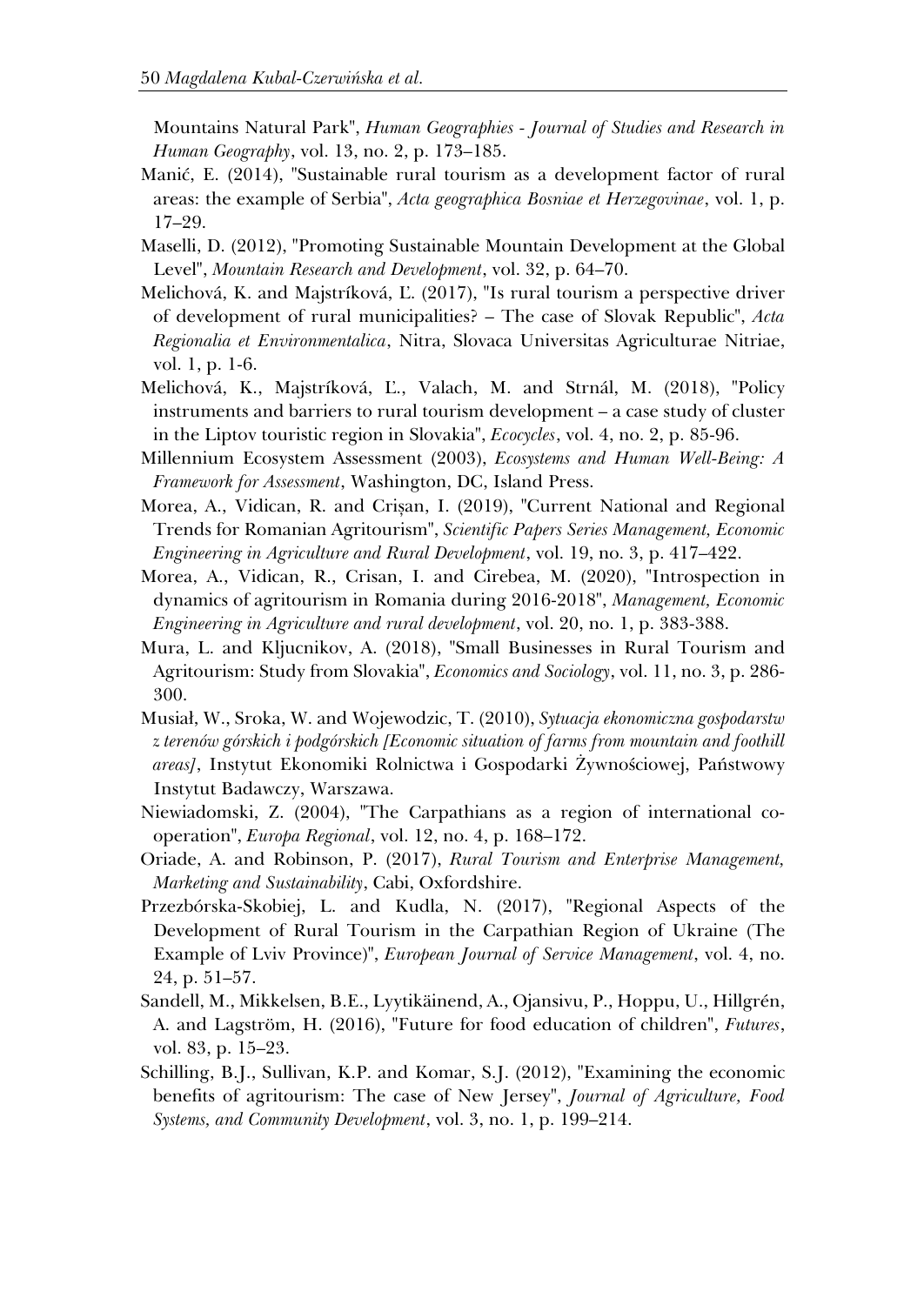- Széll, A., Szabó, M. and Szabó-Diószeghy, A. (eds), (2017), *How to Attract Tourists: Ecotourism handbook for rural handicraft entrepreneurs and actors of tourism*, Tiszabábolna, Magyarország, Tisza Menti Mezőség Turizmusáért Egyesület.
- Szpara, K. (2011), "Agroturystyka w Karpatach Polskich" ["Agritourism in the Polish Carpathians"] in M. Mika (ed), *Prace Geograficzne*, vol. 125, p. 161-178 IGiGP UJ, Kraków.
- Szpara, K. (ed.) (2016), *Wspólnie dla zrównoważonego rozwoju Karpat. Poradnik o Konwencji Karpackiej [Together for the sustainable development of the Carpathians]*, Stowarzyszenie Ekopsychologia, Zakliczyn.
- The World Café Community Foundation (2020), *The World Café*, viewed 15 July 2019, www.theworldcafe.com.
- Turnock, D. (1999), "Sustainable Rural Tourism in the Romanian Carpathians", *The Geographical Journal*, vol. 165, no. 2, p. 192-199.
- Turnock, D. (2002), "Prospects for Sustainable Rural Cultural Tourism in Maramures, Romania", *Tourism Geographies*, vol. 4, p. 62–94.
- UN [United Nations] (1992), *Agenda 21. Programme of Action for Sustainable Development*, United Nations Conference on Environment & Development. Rio de Janerio, Brazil, 3 to 14 June 1992, viewed 20 April 2018, shorturl.at/dtuRU.
- UN [United Nations] (2011), *Protocol on Sustainable Tourism to the Framework Convention on the Protection and Sustainable Development of the Carpathians*, viewed 28 April 2019, www.carpathianconvention.org.
- UN [United Nations] (2015), *Transforming our world: the 2030 Agenda for Sustainable Development*, Resolution adopted by the General Assembly on 25 September 2015, United Nations General Assembly (A/68/100), viewed 28 April 2019, http://sustainabledevelopment.un.org/content/documents/2006future.pdf.
- UN [United Nations] (2017), *Protocol on Sustainable Agriculture and Rural Development to the Framework Convention on the Protection and Sustainable Development of the Carpathians,* viewed 28 April 2019, shorturl.at/elFRX.
- UNEP [United Nations Environment Programme] (2007), *Carpathians Environmental Outlook, Geneva*, United Nations Environment Programme, Switzerland, viewed 28 April 2019, shorturl.at/cuHT7.
- Ustawa z dnia 25 sierpnia 2006 r. o bezpieczeństwie żywności i żywienia [Act of 25 August 2006 on food and nutrition safety], (Dz.U.2006 nr 171 poz. 1225).
- Vîntu, C.R., Chiran, A., Leonte, E., Ștefan, M. and Jitea, M. (2016), "Can Agritourism Be a Viable Niche Market for the Small Romanian Fruits and Vegetables Producers?", *Notulae Botanicae Horti Agrobotanici Cluj-Napoca*, vol. 44, no. 4, p. 619–624.
- Warszyńska, J. (1995), *Karpaty Polskie. Przyroda, człowiek i jego działalność [The Polish Carpathians. Nature, man and his activities],* Uniwersytet Jagielloński, Kraków.
- Zawilińska, B. and Szpara, K. (2016), "Participative Model of Tourism Development Planning in a Region of High Natural Value: A Case Study of the Polish Carpathians", *Scientific Review of Physical Culture*, vol. 5, no. 4, p. 242–253.
- Zawilińska, B., Wilkońska, A. and Szpara, K. (2016), *Strategia zrównoważonego rozwoju turystyki "Magicznej Krainy Łemków i Pogórzan" na lata 2015-2020 [Strategy*